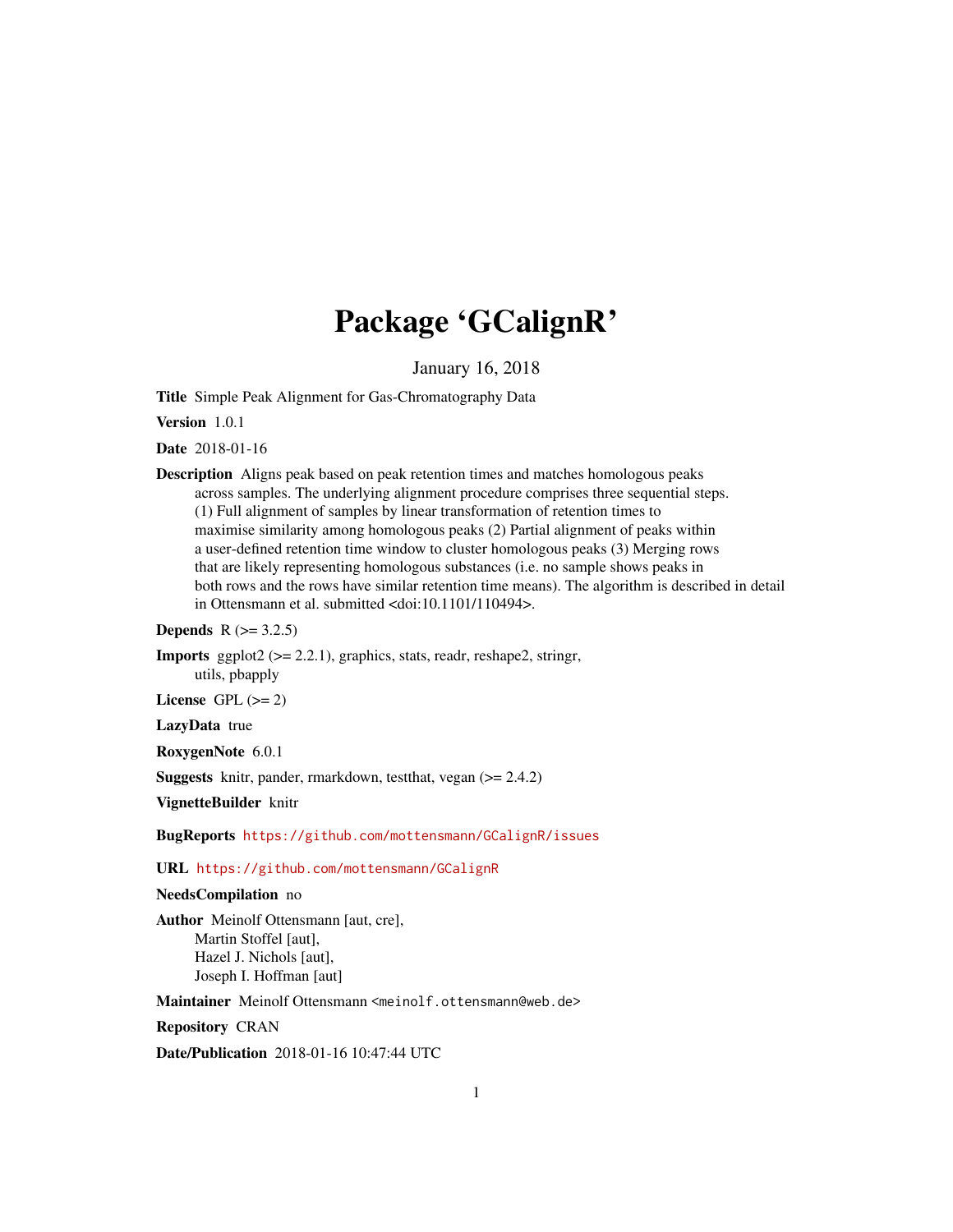## <span id="page-1-0"></span>R topics documented:

|       |                                                                                                                | -6                        |
|-------|----------------------------------------------------------------------------------------------------------------|---------------------------|
|       | choose_optimal_reference $\dots \dots \dots \dots \dots \dots \dots \dots \dots \dots \dots \dots \dots \dots$ | $\overline{\phantom{0}}8$ |
|       |                                                                                                                |                           |
|       |                                                                                                                |                           |
|       |                                                                                                                |                           |
|       |                                                                                                                |                           |
|       |                                                                                                                |                           |
|       |                                                                                                                |                           |
|       |                                                                                                                |                           |
|       |                                                                                                                |                           |
|       |                                                                                                                |                           |
|       |                                                                                                                |                           |
|       |                                                                                                                |                           |
|       |                                                                                                                |                           |
|       |                                                                                                                |                           |
|       |                                                                                                                |                           |
|       |                                                                                                                |                           |
|       | simple chroma $\ldots \ldots \ldots \ldots \ldots \ldots \ldots \ldots \ldots \ldots \ldots \ldots \ldots$     |                           |
| Index |                                                                                                                | 26                        |
|       |                                                                                                                |                           |

aligned\_peak\_data *Aligned Gas-Chromatography data*

#### Description

This is in example of an aligned gas-chromatography dataset processed with [align\\_chromatograms](#page-2-1). The raw data is accessible within this package as **peak\_data.RData** and is comprised of 41 Mother-Pup pairs of Antarctic Fur Seals (*Arctocephalus gazella*) sampled from two different colonies at Bird Island, South Georgia. In addition two blanks are included.

#### Format

Object of class "GCalign" including three lists. List "aligned" includes data.frames for all variables present in the raw data ("time" and "area"). The list "heatmap\_input" holds data frames with retention times of the input data, linearly adjusted retention times as well as the final output, were peaks are aligned among samples. This file is primarily used in [gc\\_heatmap](#page-11-1). The list "Logfile" summarises the alignment process and the data structure before, during and after running [align\\_chromatograms](#page-2-1). For a convenient overview use [print.GCalign](#page-20-1).

## Source

http://www.pnas.org/content/suppl/2015/08/05/1506076112.DCSupplemental/pnas.1506076112.sd02.xlsx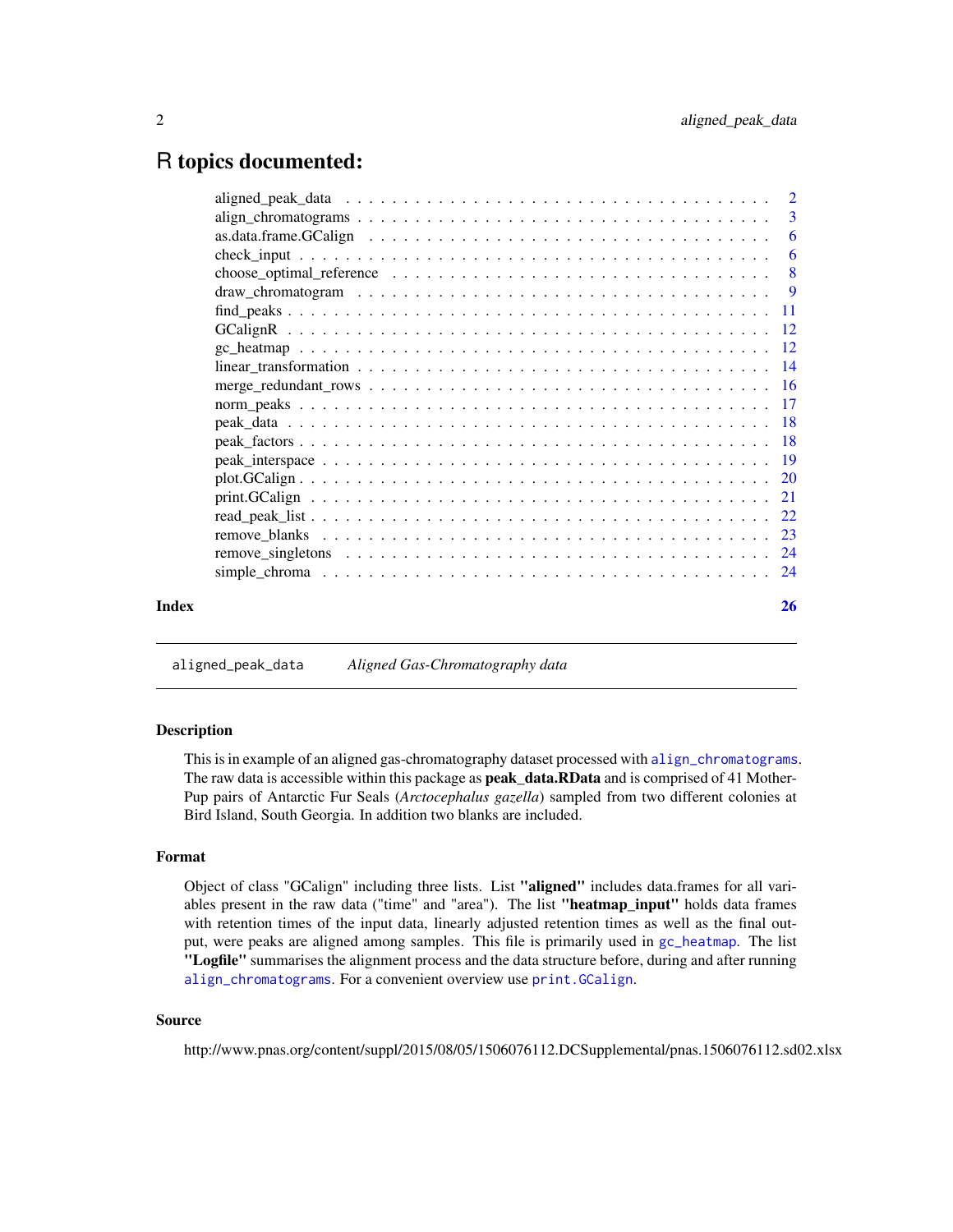#### <span id="page-2-0"></span>References

Stoffel, M.A.; Caspers, B.A.; Forcada, J.; Giannakara, A.; Baier, M.; Eberhart-Phillips, L.; Mueller, C.; Hoffman, J.I. (2015): Chemical fingerprints encode mother-offspring similarity, colony membership, relatedness, and genetic quality in fur seals. In: Proceedings of the National Academy of Sciences of the United States of America 112 (36), S. E5005-12. DOI: 10.1073/pnas.1506076112.

<span id="page-2-1"></span>align\_chromatograms *Aligning peaks based on retention times*

## Description

This is the core function of [GCalignR](#page-11-2) to align peak data. The input data is a peak list. Read through the documentation below and take a look at the vignettes for a thorough introduction. Three parameters max\_linear\_shift, max\_diff\_peak2mean and min\_diff\_peak2peak are required as well as the column name of the peak retention time variable rt\_col\_name. Arguments are described among optional parameters below.

#### Usage

```
align_chromatograms(data, sep = "\t", rt_col_name = NULL,
 write_output = NULL, rt_cutoff_low = NULL, rt_cutoff_high = NULL,
  reference = NULL, max_linear_shift = 0.02, max_diff_peak2mean = 0.02,
 min_diff_peak2peak = 0.08, blanks = NULL, delete_single_peak = FALSE)
```
## Arguments

| data        | Dataset containing peaks that need to be aligned and matched. For every peak<br>a arbitrary number of numerical variables can be included (e.g. peak height,<br>peak area) in addition to the mandatory retention time. The standard format<br>is a tab-delimited text file according to the following layout: (1) The first row<br>contains sample names, the (2) second row column names of the corresponding<br>peak lists. Starting with the third row, peak lists are included for every sample<br>that needs to be incorporated in the dataset. Here, a peak list contains data for in-<br>dividual peaks in rows, whereas columns specify variables in the order given in<br>the second row of the text file. Peak lists of individual samples are concatenated<br>horizontally and need to be of the same width (i.e. the same number of columns<br>in consistent order). Alternatively, the input may be a list of data frames. Each<br>data frame contains the peak data for a single individual. Variables (i.e.columns)<br>are named consistently across data frames. The names of elements in the list are<br>used as sample identifiers. Cells may be filled with numeric or integer values but<br>no factors or characters are allowed. NA and 0 may be used to indicate empty<br>rows. |
|-------------|--------------------------------------------------------------------------------------------------------------------------------------------------------------------------------------------------------------------------------------------------------------------------------------------------------------------------------------------------------------------------------------------------------------------------------------------------------------------------------------------------------------------------------------------------------------------------------------------------------------------------------------------------------------------------------------------------------------------------------------------------------------------------------------------------------------------------------------------------------------------------------------------------------------------------------------------------------------------------------------------------------------------------------------------------------------------------------------------------------------------------------------------------------------------------------------------------------------------------------------------------------------------------------------------------------|
| sep         | The field separator character. The default is tab separated (sep = $\forall t$ ). See<br>the "sep" argument in read, table for details.                                                                                                                                                                                                                                                                                                                                                                                                                                                                                                                                                                                                                                                                                                                                                                                                                                                                                                                                                                                                                                                                                                                                                                |
| rt_col_name | A character giving the name of the column containing the retention times. The<br>decimal separator needs to be a point.                                                                                                                                                                                                                                                                                                                                                                                                                                                                                                                                                                                                                                                                                                                                                                                                                                                                                                                                                                                                                                                                                                                                                                                |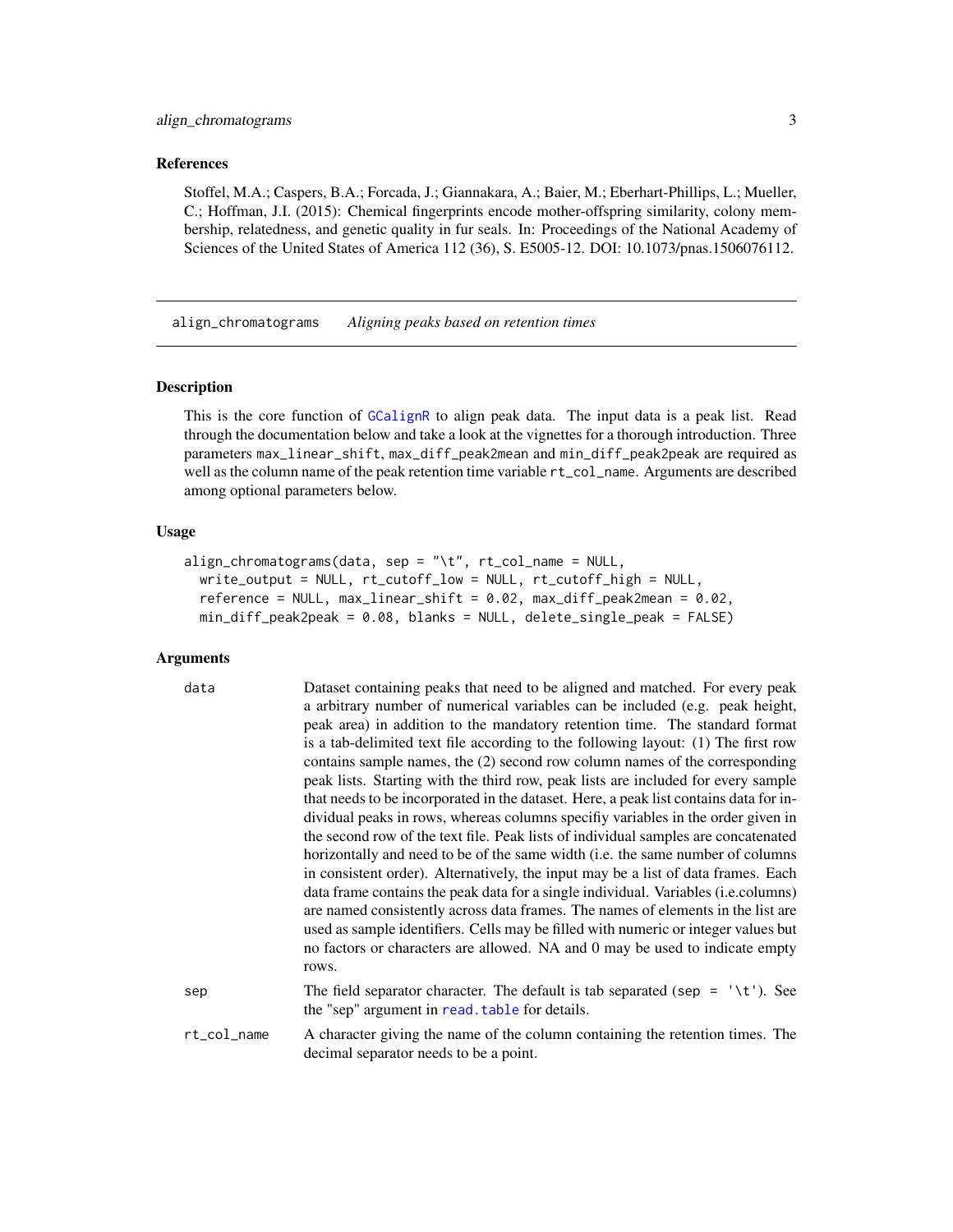- <span id="page-3-0"></span>write\_output A character vector of variable names. For each variable a text file containing the aligned dataset is written to the working directory. Vector elements need to correspond to column names of data.
- rt\_cutoff\_low A numeric value giving a retention time threshold. Peaks with retention time below the threshold are removed in a preprocessing step.
- rt\_cutoff\_high A numeric value giving a retention time threshold. Peaks with retention time above the threshold are removed in a preprocessing step.
- reference A character giving the name of sample from the dataset. By default, a sample is automatically selected from the dataset using the function [choose\\_optimal\\_reference](#page-7-1). The reference is used for the full alignment of peak lists by linear transformation.

max\_linear\_shift

Numeric value giving the window size considered in the full alignment. Usually, the amplitude of linear drift is small in typical GC-FID datasets. Therefore, the default value of 0.05 minutes is adequate for most datasets. Increase this value if the drift amplitude is larger.

#### max\_diff\_peak2mean

Numeric value defining the allowed deviation of the retention time of a given peak from the mean of the corresponding row (i.e. scored substance). This parameter reflects the retention time range in which peaks across samples are still matched as homologous peaks (i.e. substance). Peaks with retention times exceeding the threshold are sorted into a different row.

#### min\_diff\_peak2peak

Numeric value defining the expected minimum difference in retention times among homologous peaks (i.e. substance). Rows that differ less in the mean retention time, are therefore merged if every sample contains either one or none of the respective compounds. This parameter is a major determinant in the classification of distinct peaks. Therefore careful consideration is required to adjust this setting to your needs (e.g. the resolution of your gas-chromatography pipeline). Large values may cause to merge truly different substances with similar retention times, if those are not simultaneously occurring within at least one individual, which might occur by chance for small sample sizes. By default set to 0.2 minutes.

- blanks Character vector of names of negative controls. Substances found in any of the blanks will be removed from the aligned dataset, before the blanks are deleted from the aligned data as well. This is an optional filtering step.
- delete\_single\_peak
	- Boolean, determining whether substances that occur in just one sample are removed or not. #'

## Details

This function aligns and matches homologous peaks across samples using a three-step algorithm based on user-defined parameters that are explained in the next section. In brief: (1) A full alignment of peak retention times is conducted to correct for systematic linear drift of retention times among homologous peaks from run to run. Thereby a coarse alignment is achieved that maximises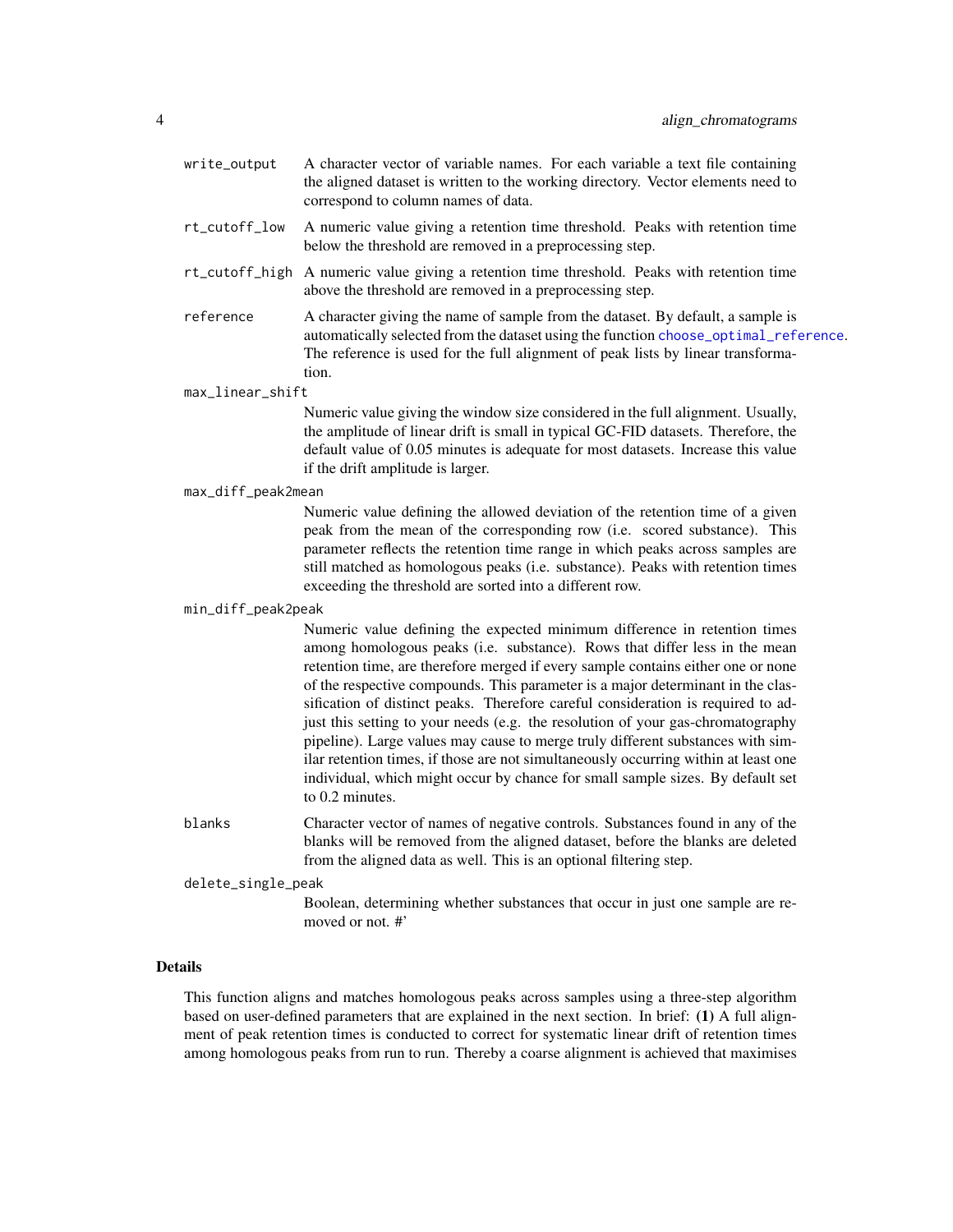the similarity of retention times across homologous peaks prior to a (2) partial alignment and matching of peaks. This and the next step in the alignment is based on a retention time matrix that contains all samples as columns and peak retention times in rows. The goal is to match homologous peaks within the same row that represents a chemical substance. Here, peaks are recognised as homologous when the retention time matches within a user-defined error span (see max\_diff\_peak2mean) that approximates the expected retention time uncertainty. Here, the position of every peak in the matrix is evaluated in comparison to similar peaks across the complete dataset and homologous peaks are gradually grouped together row by row. After all peaks were matched, a (3) adjacent rows of similar retention time are scanned to detect redundancies. A pair of rows is identified as redundant and merged if mean retention times are closer than specified by min\_diff\_peak2peak and single samples only contain peak in one but not both rows. Therefore, this step allows to match peaks that are associated with higher variance than allowed during the previous step. Several optional processing steps are available, ranging from the removal of peaks representing contaminations (requires to include blanks as a control) to the removal of uninformative peaks that are present in just one sample (so called singletons).

#### Value

Returns an object of class "GCalign" that is a a list containing several objects that are listed below. Note, that the objects "heatmap\_input" and "Logfile" are best inspected by calling the provided functions gc\_heatmap and print.

| aligned       | Aligned Gas Chromatography peak data subdivided into individual data frames<br>for every variable. Samples are represented by columns, rows specify homol-<br>ogous peaks. The first column of every data frame is comprised of the mean<br>retention time of the respective peak (i.e. row). Retention times of samples re-<br>semble the values of the raw data. Internally, linear adjustments are considered<br>where appropriate |
|---------------|---------------------------------------------------------------------------------------------------------------------------------------------------------------------------------------------------------------------------------------------------------------------------------------------------------------------------------------------------------------------------------------------------------------------------------------|
| heatmap_input | Used internally to create heatmaps of the aligned data                                                                                                                                                                                                                                                                                                                                                                                |
| Logfile       | A protocol of the alignment process.                                                                                                                                                                                                                                                                                                                                                                                                  |
| input_list    | Input data in form of a list of data frames.                                                                                                                                                                                                                                                                                                                                                                                          |
| aligned_list  | Aligned data in form of a list of data frames.                                                                                                                                                                                                                                                                                                                                                                                        |
| input_matrix  | List of matrices. Each matrix contains the input data for a variable                                                                                                                                                                                                                                                                                                                                                                  |

#### Author(s)

Martin Stoffel (martin.adam.stoffel@gmail.com) & Meinolf Ottensmann (meinolf.ottensmann@web.de)

```
## Load example dataset
data("peak_data")
## Subset for faster processing
peak_data <- peak_data[1:3]
peak_data <- lapply(peak_data, function(x) x[1:50,])
## align data with default settings
out <- align_chromatograms(peak_data, rt_col_name = "time")
```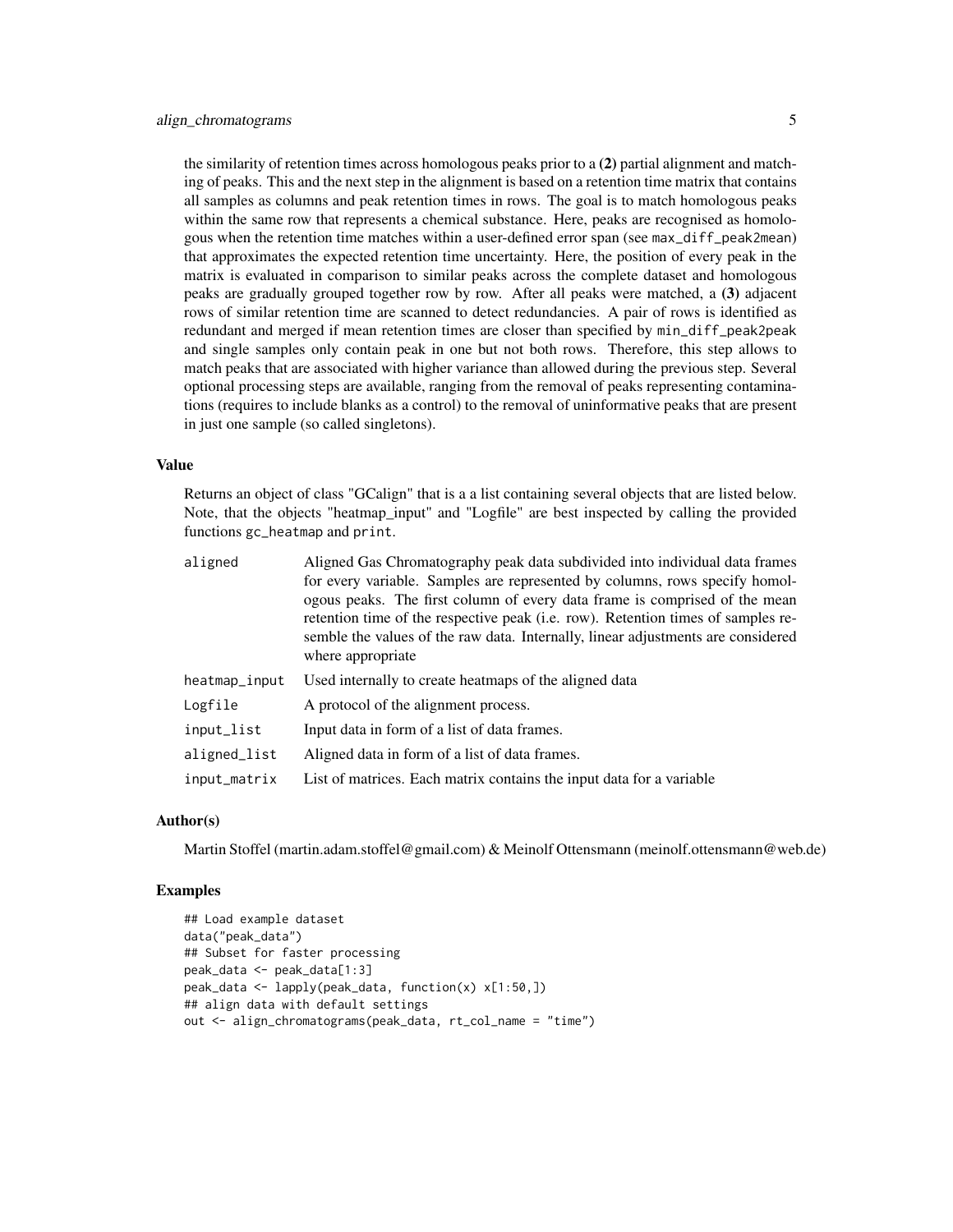<span id="page-5-1"></span><span id="page-5-0"></span>as.data.frame.GCalign *Output aligned data in form of a data frame for each variable*

#### Description

Based on an object of class "GCalign" that was created using [align\\_chromatograms](#page-2-1), a list of data frames for each variable in the dataset is returned. Within data frames rows represent substances and columns are variables (i.e. substances).

#### Usage

```
## S3 method for class 'GCalign'
as.data.frame(x, row.name = NULL, optional = FALSE, ...)
```
#### Arguments

| X          | An object of class "GCalign". See align_chromatograms for details.                                                                                                                                                                                                                                             |
|------------|----------------------------------------------------------------------------------------------------------------------------------------------------------------------------------------------------------------------------------------------------------------------------------------------------------------|
| row.names  | NULL or a character vector giving the row names for the data frame. Missing<br>values are not allowed.                                                                                                                                                                                                         |
| optional   | logical. If TRUE, setting row names and converting column names (to syntac-<br>tic names: see make names) is optional. Note that all of R's base package<br>as data. frame() methods use optional only for column names treatment,<br>basically with the meaning of data. $frame(*, check.names = !optional).$ |
| $\ddots$ . | additional arguments to be passed to or from methods.                                                                                                                                                                                                                                                          |
|            |                                                                                                                                                                                                                                                                                                                |

#### Author(s)

Meinolf Ottensmann (meinolf.ottensmann@web.de) & Martin Stoffel (martin.adam.stoffel@gmail.com)

## Examples

```
data("aligned_peak_data")
out <- as.data.frame(x = aligned_peak_data)
```
<span id="page-5-2"></span>

| check_input | Check input prior to processing in GCalignR |  |  |
|-------------|---------------------------------------------|--|--|
|-------------|---------------------------------------------|--|--|

## Description

Checks input files for common formatting problems.

#### Usage

```
check_input(data, plot = FALSE, sep = "\t", message = TRUE, ...)
```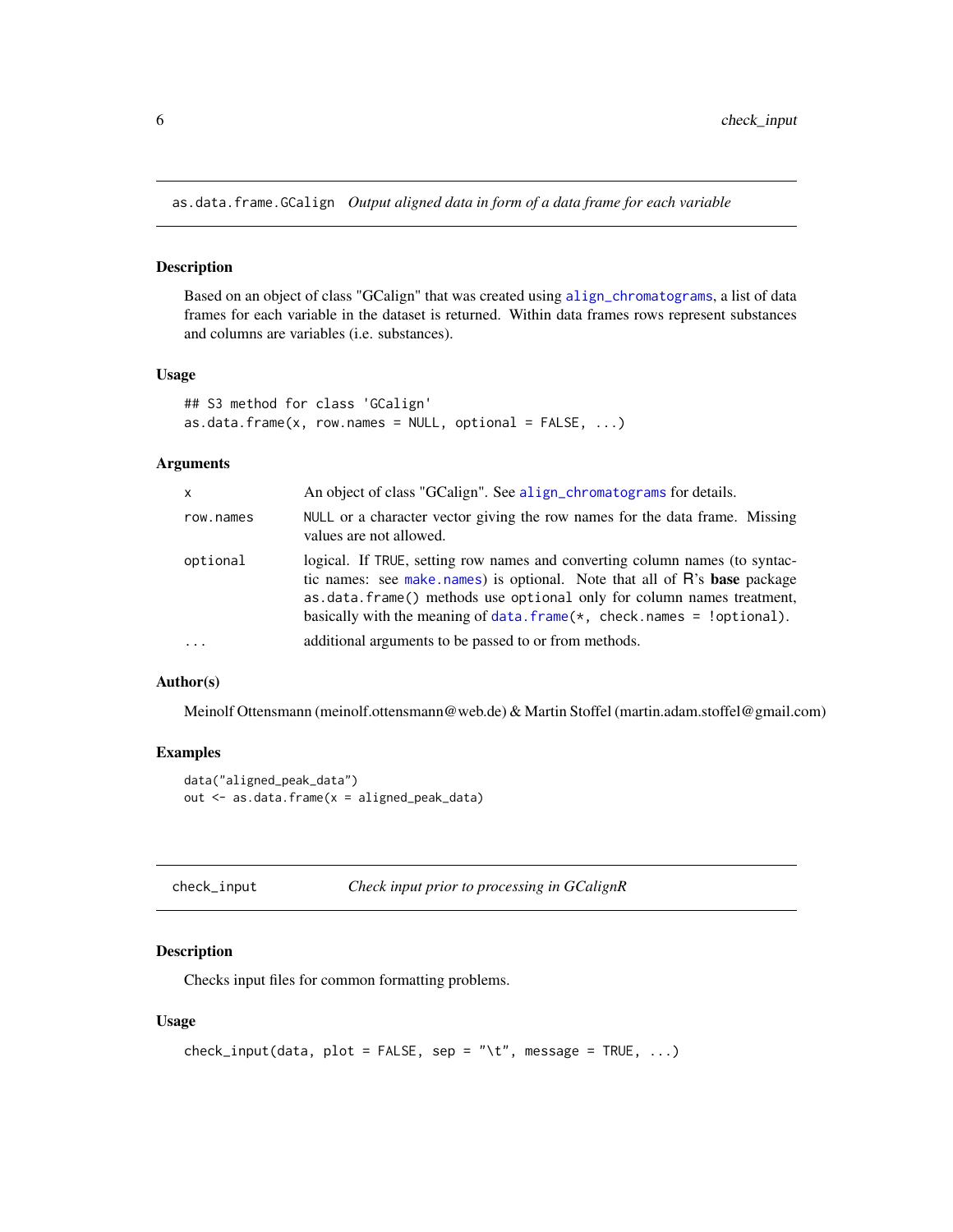## <span id="page-6-0"></span>check\_input 7

#### Arguments

| data    | Dataset containing peaks that need to be aligned and matched. For every peak<br>a arbitrary number of numerical variables can be included (e.g. peak height,<br>peak area) in addition to the mandatory retention time. The standard format<br>is a tab-delimited text file according to the following layout: (1) The first row<br>contains sample names, the (2) second row column names of the corresponding<br>peak lists. Starting with the third row, peak lists are included for every sample<br>that needs to be incorporated in the dataset. Here, a peak list contains data for in-<br>dividual peaks in rows, whereas columns specifiy variables in the order given in<br>the second row of the text file. Peak lists of individual samples are concatenated<br>horizontally and need to be of the same width (i.e. the same number of columns<br>in consistent order). Alternatively, the input may be a list of data frames. Each<br>data frame contains the peak data for a single individual. Variables ( <i>i.e.columns</i> )<br>are named consistently across data frames. The names of elements in the list are<br>used as sample identifiers. Cells may be filled with numeric or integer values but<br>no factors or characters are allowed. NA and 0 may be used to indicate empty<br>rows. |
|---------|------------------------------------------------------------------------------------------------------------------------------------------------------------------------------------------------------------------------------------------------------------------------------------------------------------------------------------------------------------------------------------------------------------------------------------------------------------------------------------------------------------------------------------------------------------------------------------------------------------------------------------------------------------------------------------------------------------------------------------------------------------------------------------------------------------------------------------------------------------------------------------------------------------------------------------------------------------------------------------------------------------------------------------------------------------------------------------------------------------------------------------------------------------------------------------------------------------------------------------------------------------------------------------------------------------------|
| plot    | Boolean specifying if the distribution of peak numbers is plotted.                                                                                                                                                                                                                                                                                                                                                                                                                                                                                                                                                                                                                                                                                                                                                                                                                                                                                                                                                                                                                                                                                                                                                                                                                                               |
| sep     | The field separator character. The default is tab separated (sep = $\prime \setminus t'$ ). See<br>the "sep" argument in read. table for details.                                                                                                                                                                                                                                                                                                                                                                                                                                                                                                                                                                                                                                                                                                                                                                                                                                                                                                                                                                                                                                                                                                                                                                |
| message | Boolean determining if passing all checks is indicated by a message.                                                                                                                                                                                                                                                                                                                                                                                                                                                                                                                                                                                                                                                                                                                                                                                                                                                                                                                                                                                                                                                                                                                                                                                                                                             |
| .       | optional arguments passed to methods, see barplot.                                                                                                                                                                                                                                                                                                                                                                                                                                                                                                                                                                                                                                                                                                                                                                                                                                                                                                                                                                                                                                                                                                                                                                                                                                                               |

## Details

Sample names should contain just letters, numbers and underscores and no whitespaces. Each sample has to contain the same number of columns, one of which is the retention time and the others are arbitrary variables in consistent order across samples. Retention times are expected to be numeric, i.e. they are only allowed to contain numbers from 0-9 and "." as the only decimal character. Have a look at the vignettes for examples.

#### Author(s)

Martin Stoffel (martin.adam.stoffel@gmail.com) & Meinolf Ottensmann (meinolf.ottensmann@web.de)

```
## gc-data
data("peak_data")
## Checks format
check_input(peak_data)
## Includes a barplot of peak numbers in the raw data
check_input(peak_data, plot = TRUE)
```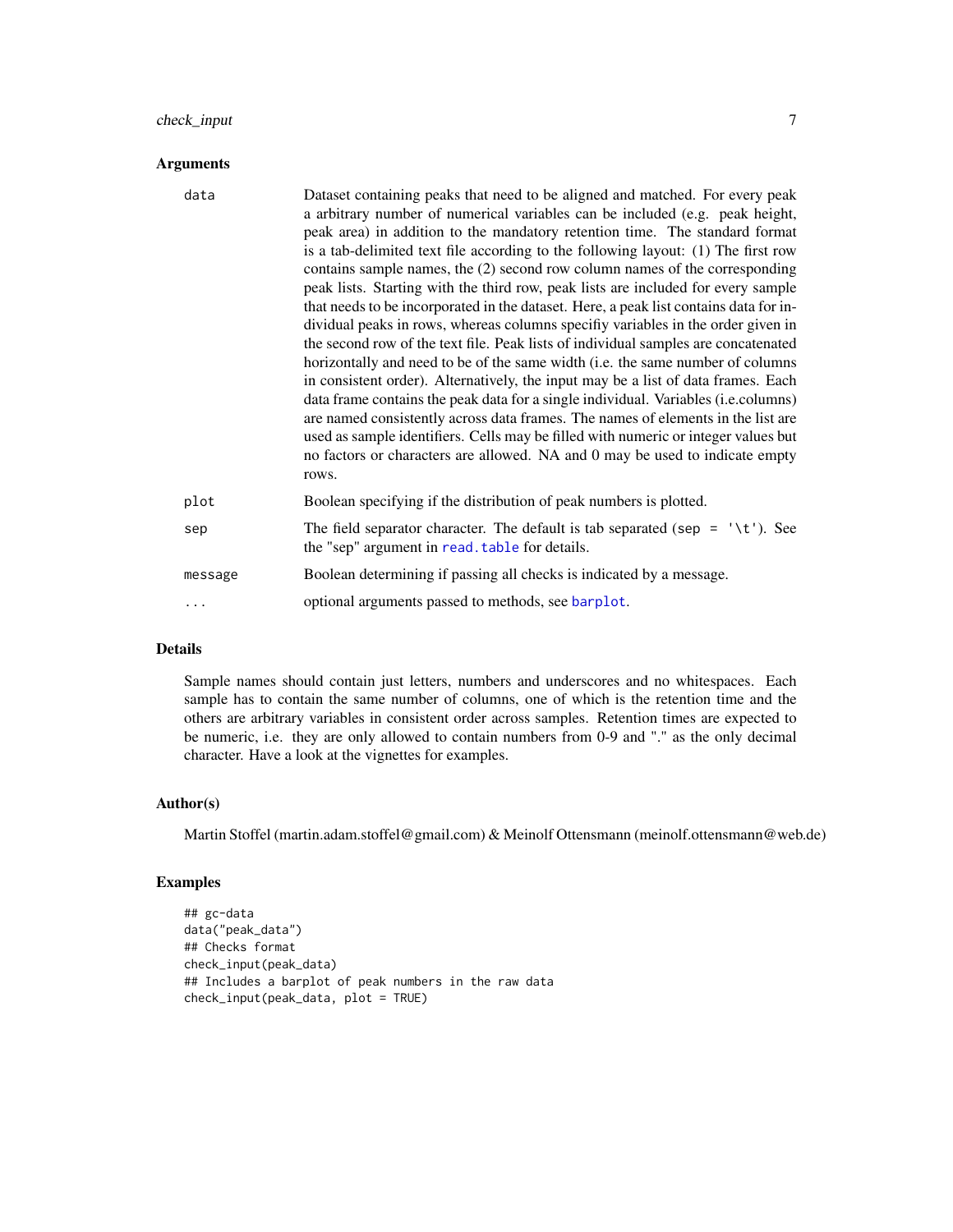```
choose_optimal_reference
```
*Select the optimal reference for full alignments of peak lists*

#### Description

Full alignments of peak lists require the specification of a fixed reference to which all other samples are aligned to. This function provides an simple algorithm to find the most suitable sample among a dataset. The so defined reference can be used for full alignments using [linear\\_transformation](#page-13-1). The functions is evoked internally by [align\\_chromatograms](#page-2-1) if no reference was specified by the user.

## Usage

```
choose_optimal_reference(data = NULL, rt_col_name = NULL, sep = "\t")
```
#### Arguments

| data        | Dataset containing peaks that need to be aligned and matched. For every peak<br>a arbitrary number of numerical variables can be included (e.g. peak height,<br>peak area) in addition to the mandatory retention time. The standard format<br>is a tab-delimited text file according to the following layout: (1) The first row<br>contains sample names, the (2) second row column names of the corresponding<br>peak lists. Starting with the third row, peak lists are included for every sample<br>that needs to be incorporated in the dataset. Here, a peak list contains data for in-<br>dividual peaks in rows, whereas columns specify variables in the order given in<br>the second row of the text file. Peak lists of individual samples are concatenated<br>horizontally and need to be of the same width (i.e. the same number of columns<br>in consistent order). Alternatively, the input may be a list of data frames. Each<br>data frame contains the peak data for a single individual. Variables (i.e.columns)<br>are named consistently across data frames. The names of elements in the list are<br>used as sample identifiers. Cells may be filled with numeric or integer values but<br>no factors or characters are allowed. NA and 0 may be used to indicate empty<br>rows. |
|-------------|--------------------------------------------------------------------------------------------------------------------------------------------------------------------------------------------------------------------------------------------------------------------------------------------------------------------------------------------------------------------------------------------------------------------------------------------------------------------------------------------------------------------------------------------------------------------------------------------------------------------------------------------------------------------------------------------------------------------------------------------------------------------------------------------------------------------------------------------------------------------------------------------------------------------------------------------------------------------------------------------------------------------------------------------------------------------------------------------------------------------------------------------------------------------------------------------------------------------------------------------------------------------------------------------------------|
| rt_col_name | A character giving the name of the column containing the retention times. The<br>decimal separator needs to be a point.                                                                                                                                                                                                                                                                                                                                                                                                                                                                                                                                                                                                                                                                                                                                                                                                                                                                                                                                                                                                                                                                                                                                                                                |
| sep         | The field separator character. The default is tab separated (sep = $\prime \setminus t'$ ). See<br>the "sep" argument in read. table for details.                                                                                                                                                                                                                                                                                                                                                                                                                                                                                                                                                                                                                                                                                                                                                                                                                                                                                                                                                                                                                                                                                                                                                      |

## Details

Every sample is considered in determining the optimal reference in comparison to all other samples by estimating the similarity to all other samples. For a reference-sample pair, the deviation in retention times between all reference peaks and the always nearest peak in the sample is summed and divided by the number of reference peaks. The calculated value is a similarity score that converges to zero the more similar reference and sample are. For every potential reference, the median score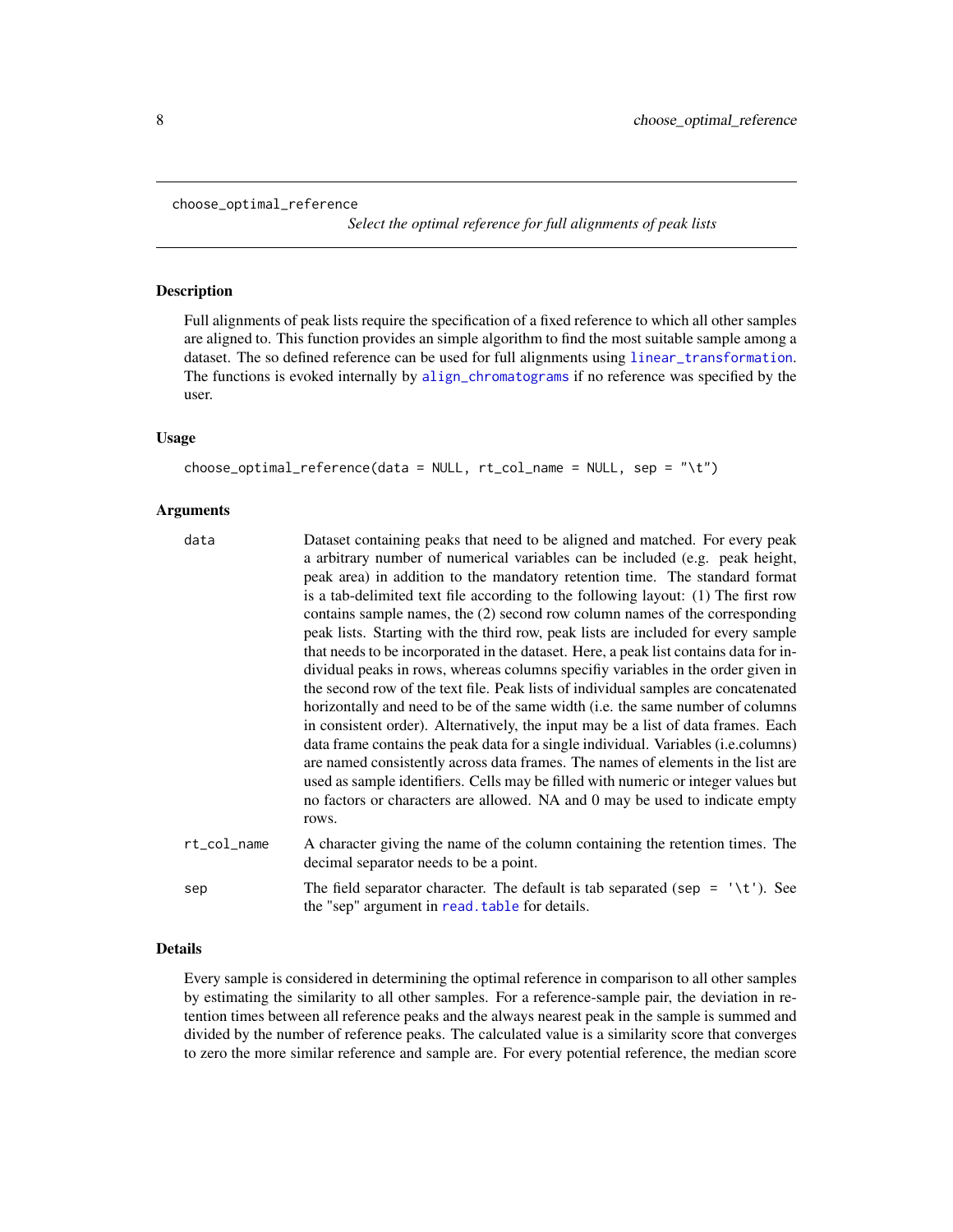## <span id="page-8-0"></span>draw\_chromatogram 9

of all pair-wise comparisons is used as a similarity proxy. The optimal sample is then defined by the minimum value among these scores. This functions is used internally in [align\\_chromatograms](#page-2-1) to select a reference if non was specified by the user.

### Value

A list with following elements

| sample | Name of the sample with the highest average similarity to all other samples |
|--------|-----------------------------------------------------------------------------|
| score  | Median number of shared peaks with other samples                            |

## Author(s)

Martin Stoffel (martin.adam.stoffel@gmail.com) & Meinolf Ottensmann (meinolf.ottensmann@web.de)

#### Examples

```
## 1.) input is a list
## using a list of samples
data("peak_data")
## subset for faster processing
peak_data <- peak_data[1:3]
choose_optimal_reference(peak_data, rt_col_name = "time")
```
<span id="page-8-1"></span>draw\_chromatogram *Visualise peak lists as a pseudo-chromatogram*

#### Description

Creates a graphical representation of one or multiple peak lists in the form of a pseudo- chromatogram. Peaks are represented by gaussian distributions centered at the peak retention time. The peak height is arbitrary and does not reflect any measured peak intensity.

#### Usage

```
draw_{\text{chromatogram}(data = NULL, rt_{\text{col_name}} = NULL, width = 0.1,step = NULL, sep = "\t", breaks = NULL, rt_limits = NULL,
  samples = NULL, show_num = FALSE, show_rt = FALSE, plot = TRUE,
  shape = c("gaussian", "stick"), legend.position = "bottom")
```
#### Arguments

| data        | The input data can be either a GCalignR input file or an GCalign object. See<br>align_chromatograms for details on both. |  |
|-------------|--------------------------------------------------------------------------------------------------------------------------|--|
| rt col name | A character giving the name of the column containing the retention times. The<br>decimal separator needs to be a point.  |  |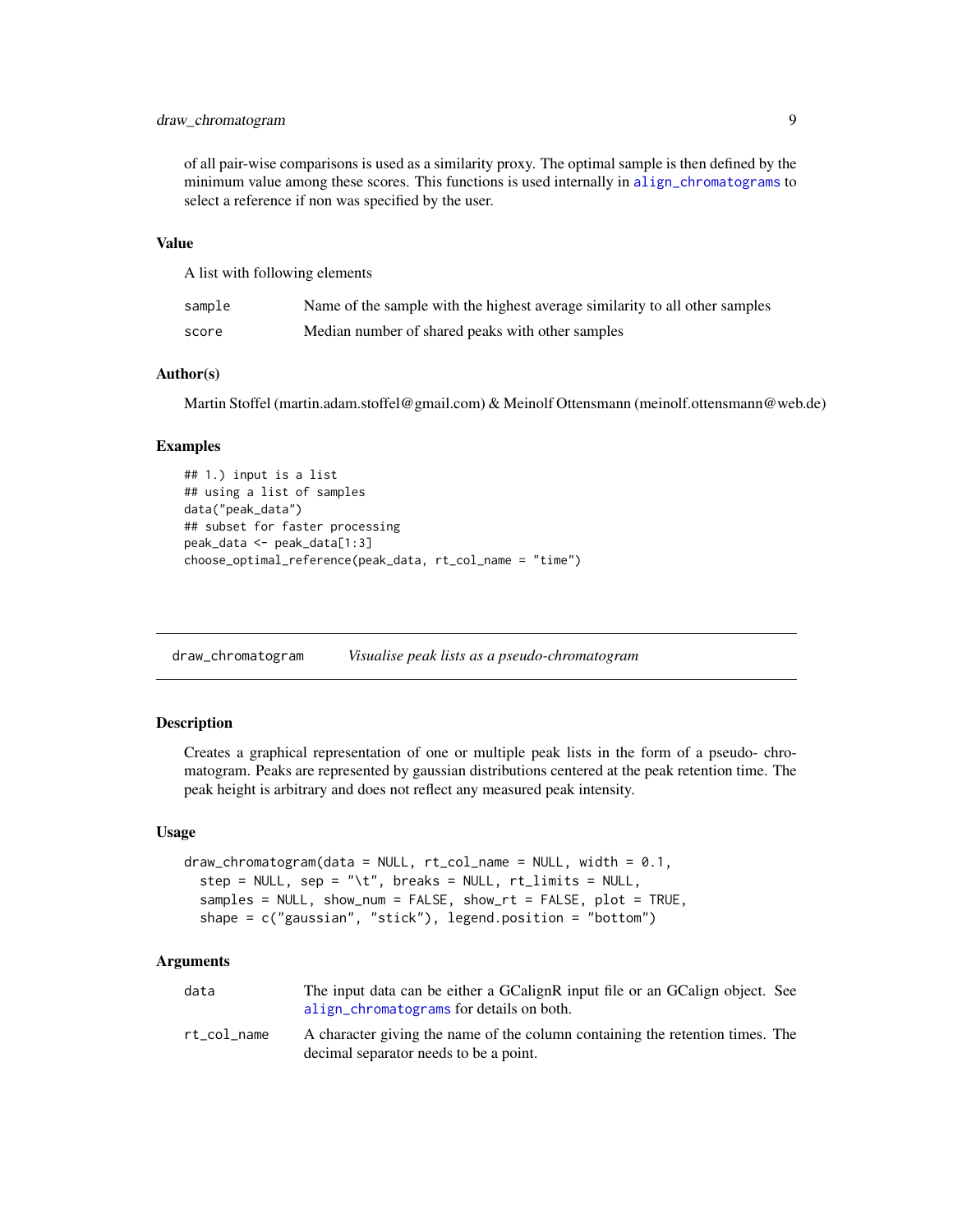<span id="page-9-0"></span>

| width           | Numeric value giving the standard deviation of gaussian peaks. Decrease this<br>value to separate overlapping peaks within samples. Default is 0.01.  |
|-----------------|-------------------------------------------------------------------------------------------------------------------------------------------------------|
| step            | character allowing to visualise different steps of the alignment when a GCalign<br>object is used. By default the aligned data is shown.              |
| sep             | The field separator character. The default is tab separated (sep = $\forall t$ ). See<br>the "sep" argument in read. table for details.               |
| breaks          | A numeric vector giving the breakpoints between ticks on the x axis.                                                                                  |
| rt_limits       | A numeric vector of length two giving min and max values or retention times to<br>plot.                                                               |
| samples         | A character vector of sample names to draw chromatograms of a subset.                                                                                 |
| show_num        | Boolean indicating whether sample numbers are drawn on top of each peak.                                                                              |
| show_rt         | Boolean indicating whether peak retention times are drawn on top of each peak.                                                                        |
| plot            | Boolean indicating if the plot is printed.                                                                                                            |
| shape           | A character determining the shape of peaks. Peaks are approximated as "gaus-<br>sian" by default. Alternatively, peaks can be visualised as "sticks". |
| legend.position |                                                                                                                                                       |

See [theme](#page-0-0) for options of legend positions.

#### Details

Peaks from the are depicted as gaussian distributions. If the data is an "GCalign" object that was processed with [align\\_chromatograms](#page-2-1), chromatograms can be drawn for the dataset prior to alignment ("input"), after correcting linear drift ("shifted") or after the complete alignment was conducted ("aligned"). In the latter case, retention times refer to the mean retention time of a homologous peaks scored among samples and do not reflect any between-sample variation anymore. Depending on the range of retention times and the distance among substances the peak width can be adjusted to enable a better visual separation of peaks by changing the value of parameter width. Note, homologous peaks (= exactly matching retention time) will overlap completely and only the last sample plotted will be visible. Hence, the number of samples can be printed on top of each peak. The function returns a list containing the ggplot object along with the internally used data frame to allow for maximum control in adapting the plot (see examples section in this document).

#### Value

A list containing the data frame created for plotting and the ggplot object. See [ggplot](#page-0-0).

#### Author(s)

Meinolf Ottensmann (meinolf.ottensmann@web.de) & Martin Stoffel (martin.adam.stoffel@gmail.com)

```
## load data
path <- (system.file("extdata", "simulated_peak_data.txt", package = "GCalignR"))
## run with defaults
x \le - draw_chromatogram(data = path, rt_col_name = "rt")
## Customise and split samples in panels
```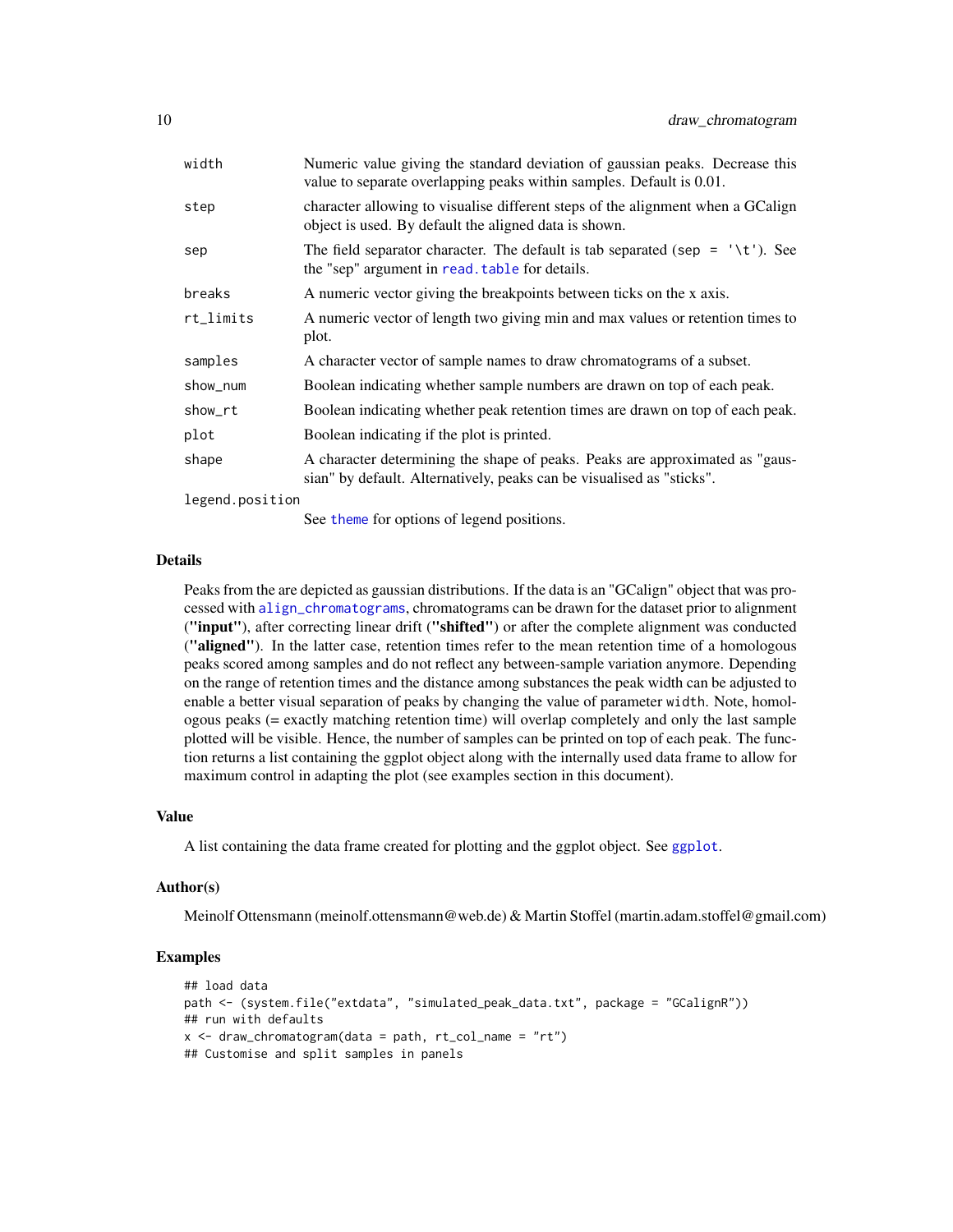## <span id="page-10-0"></span>find\_peaks 11

```
x \leq - draw_chromatogram(data = path, rt_col_name = "rt", samples = c("A2", "A4"),
plot = FALSE, show_num = FALSE)
x[["ggplot"]] + ggplot2::facet_wrap(~ sample, nrow = 2)
## plot without numbers
x \le - draw_chromatogram(data = path, show_num = FALSE, rt\_col_name = "rt")
```
<span id="page-10-1"></span>find\_peaks *Detect local maxima in time series*

## **Description**

Detects peaks in a vector and calculates the peak height. This function is only appropriate for symmetric gaussian peaks and does not take into account any baseline correction as it required in 'real word' data. Therefore, it does not substitute sophisticated peak detection and integration tools and is only used for illustration purposes in our vignettes.

## Usage

find\_peaks(df)

#### Arguments

df A data frame containing x and y coordinates.

## Value

A data frame containing x and y coordinates of peaks.

#### Author(s)

Meinolf Ottensmann (meinolf.ottensmann@web.de) & Martin Stoffel (martin.adam.stoffel@gmail.com)

```
## create df
df <- data.frame(x = 1:1000, y = dnorm(1:1000,300,20))
## plot
with(df, plot(x,y))
## detect peak
find_peaks(df)
```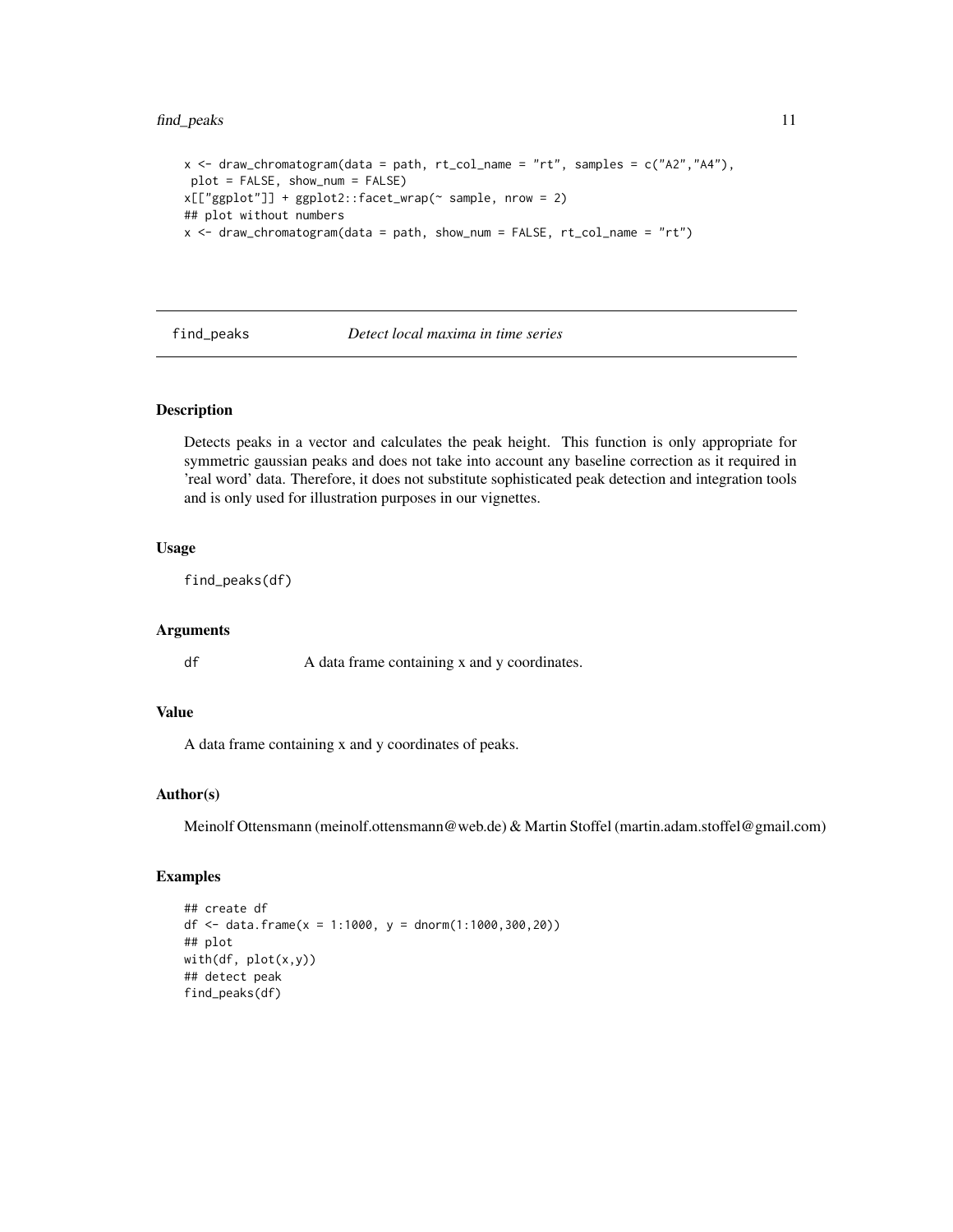<span id="page-11-2"></span><span id="page-11-0"></span>GCalignR *GCalignR: A Package to Align Gas Chromatography Peaks Based on Retention Times*

#### Description

GCalignR contains the functions listed below. Follow the links to access the documentation of each function.

[align\\_chromatograms](#page-2-1) executes all alignment steps.

[as.data.frame.GCalign](#page-5-1) exports aligned data to data frames.

[check\\_input](#page-5-2) tests the input data for formatting issues.

[draw\\_chromatogram](#page-8-1) visualises peak lists in form of a chromatogram.

[find\\_peaks](#page-10-1) detects and calculates peak heights in chromatograms. Not intended to be used for peak integration in empirical data. Used for illustration purposes only.

[gc\\_heatmap](#page-11-1) visualises aligned datasets using heatmaps that can be customised.

[norm\\_peaks](#page-16-1) allows to compute the relative abundance of peaks with samples.

[peak\\_interspace](#page-18-1) gives a histogram of the distance between peaks within samples over the whole dataset.

[read\\_peak\\_list](#page-21-1) reads the content of a text file and converts it to a list.

[remove\\_blanks](#page-22-1) removes peaks resembling contaminations from aligned datasets.

[remove\\_singletons](#page-23-1) removes peaks that are unique for one individual sample.

[simple\\_chroma](#page-23-2) creates simple chromatograms for testing and illustration purposes.

#### Details

More details on the package are found in the vignettes that can be accessed via browseVignettes("GCalignR").

<span id="page-11-1"></span>gc\_heatmap *Visualises peak alignments in form of a heatmap*

#### Description

The goal of aligning peaks is to match homologous peaks that are thought to represent homologous substances in the same row across samples, although peaks have slightly different retention times across samples. This function makes it possible to evaluate the alignment quickly by inspecting the (i) distribution of peaks across samples, (ii) the variation for each homologous peak (column) as well as (iii) patterns that might hint at splitting peaks across rows. The mean retention time per homologous peak is here defined as the "true" retention time and deviations of individual peaks can be seen by a large deviation in the retention time to the mean. Subsetting of the retention time range (i.e. selecting peaks by the mean retention time) and samples (by name or by position) allow to quickly inspect regions of interest. Two types of heatmaps are available, a binary heatmap allows to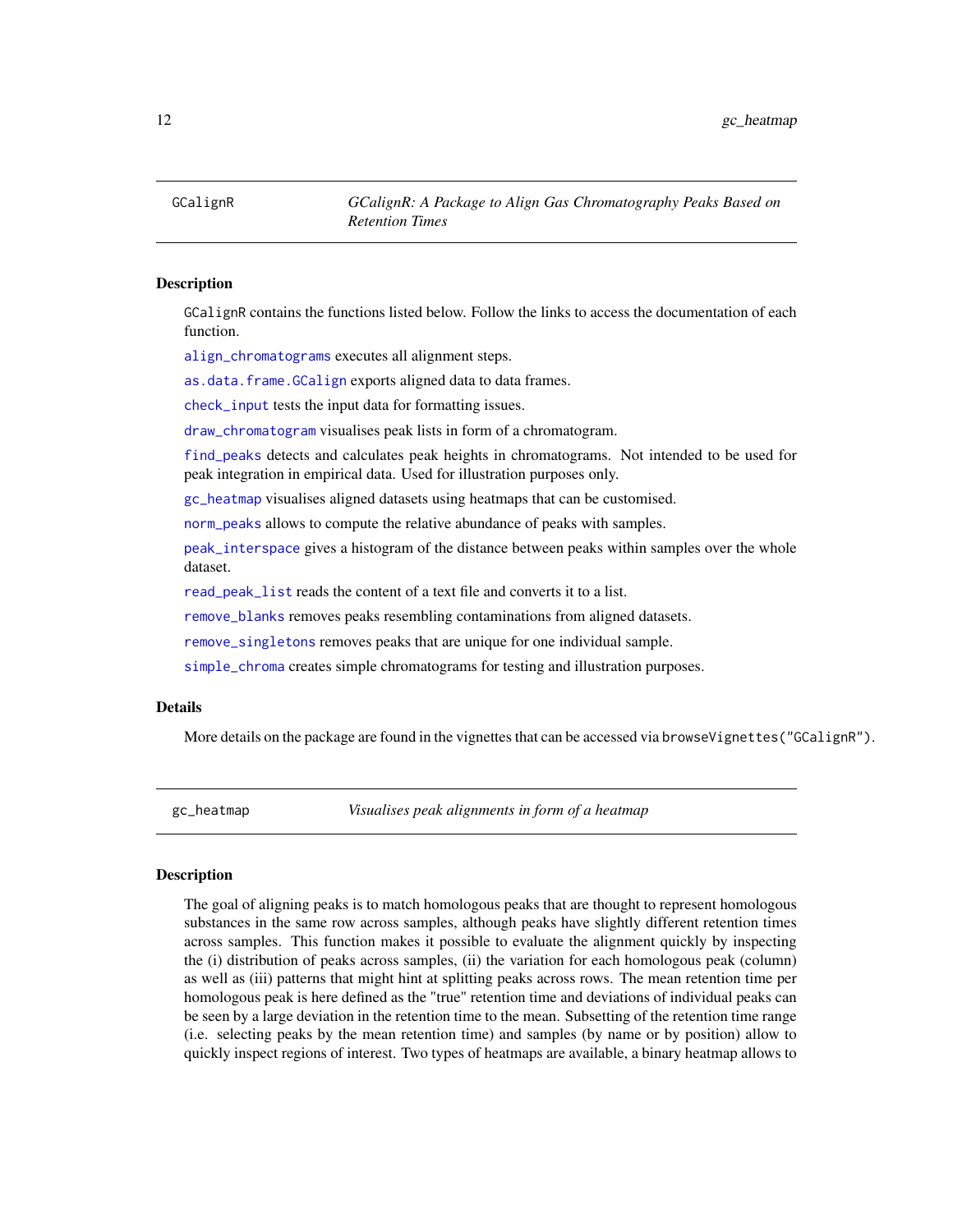## gc\_heatmap 13

determine if the retention time of single samples deviates by more than the user defined threshold from the mean. Optionally, a discrete heatmap allows to check deviations quantitatively. Large deviation can have multiple reasons. The most likely explanation is given by the fact that adjacent rows were merged as specified by the value min\_diff\_peak2peak in [align\\_chromatograms](#page-2-1). Here clear cases, in which peaks of multiple samples have been grouped in either of two or more rows can be merged and cause relatively high variation in peak retention times.

## Usage

```
gc_heatmap(object = NULL, algorithm_step = c("aligned", "shifted", "input"),
  substance_subset = NULL, legend_type = c("legend", "colourbar"),
  samples_subset = NULL, type = c("binary", "discrete"), threshold = NULL,
  label_size = NULL, show_legend = TRUE, main_title = NULL,
  label = c("y", "xy", "x", "none")
```
## Arguments

| object           | Object of class "GCalign", the output of a call to align_chromatograms.                                                                                                                                                                                                                                                        |
|------------------|--------------------------------------------------------------------------------------------------------------------------------------------------------------------------------------------------------------------------------------------------------------------------------------------------------------------------------|
| algorithm_step   | Character indicating which step of the algorithm is plotted. Either "input",<br>"shifted" or "aligned" specifying the raw, linearly shifted or aligned data re-<br>spectively. Default is the heatmap for the aligned dataset.                                                                                                 |
| substance_subset |                                                                                                                                                                                                                                                                                                                                |
|                  | A vector of integers containing indices of substances in ascending order of re-<br>tention times to plot.                                                                                                                                                                                                                      |
| legend_type      | A character specifying how to present deviations of retention times from the<br>mean. Either in form of discrete steps or on a gradient scale using 'legend' or<br>'colourbar' respectively. Changes are only possible when type = "discrete"                                                                                  |
|                  | samples_subset A vector indicating which samples are plotted on the heatmap by giving either<br>indices or names of samples.                                                                                                                                                                                                   |
| type             | A character specifying whether a deviations of retention times are shown 'bi-<br>nary' (i.e. in comparison to the threshold value) or on a 'discrete' scale with<br>respect to the mean retention time.                                                                                                                        |
| threshold        | A numeric value denoting the threshold above which the deviation of individual<br>peak retention times from the mean retention time of the respective substance are<br>highlighted in heatmaps. By default, the value of parameter max_diff_peak2mean<br>(see align_chromatograms) that was used in aligning the data is used. |
| label_size       | An integer determining the size of labels on y and x axis. By default a fitting<br>label_size is calculate (beta!) to compromise between readability and messiness<br>due to a potentially large number of substances and samples.                                                                                             |
| show_legend      | Boolean determining whether a legend is included or not.                                                                                                                                                                                                                                                                       |
| main_title       | Character giving the title of the heatmap. If not specified, titles are generated<br>automatically.                                                                                                                                                                                                                            |
| label            | Character determining if labels are shown on axes. Depending on the number of<br>peaks and/or samples, labels are difficult to read. Use subsets instead. Possible<br>option are "xy", "x", "y" or "none"                                                                                                                      |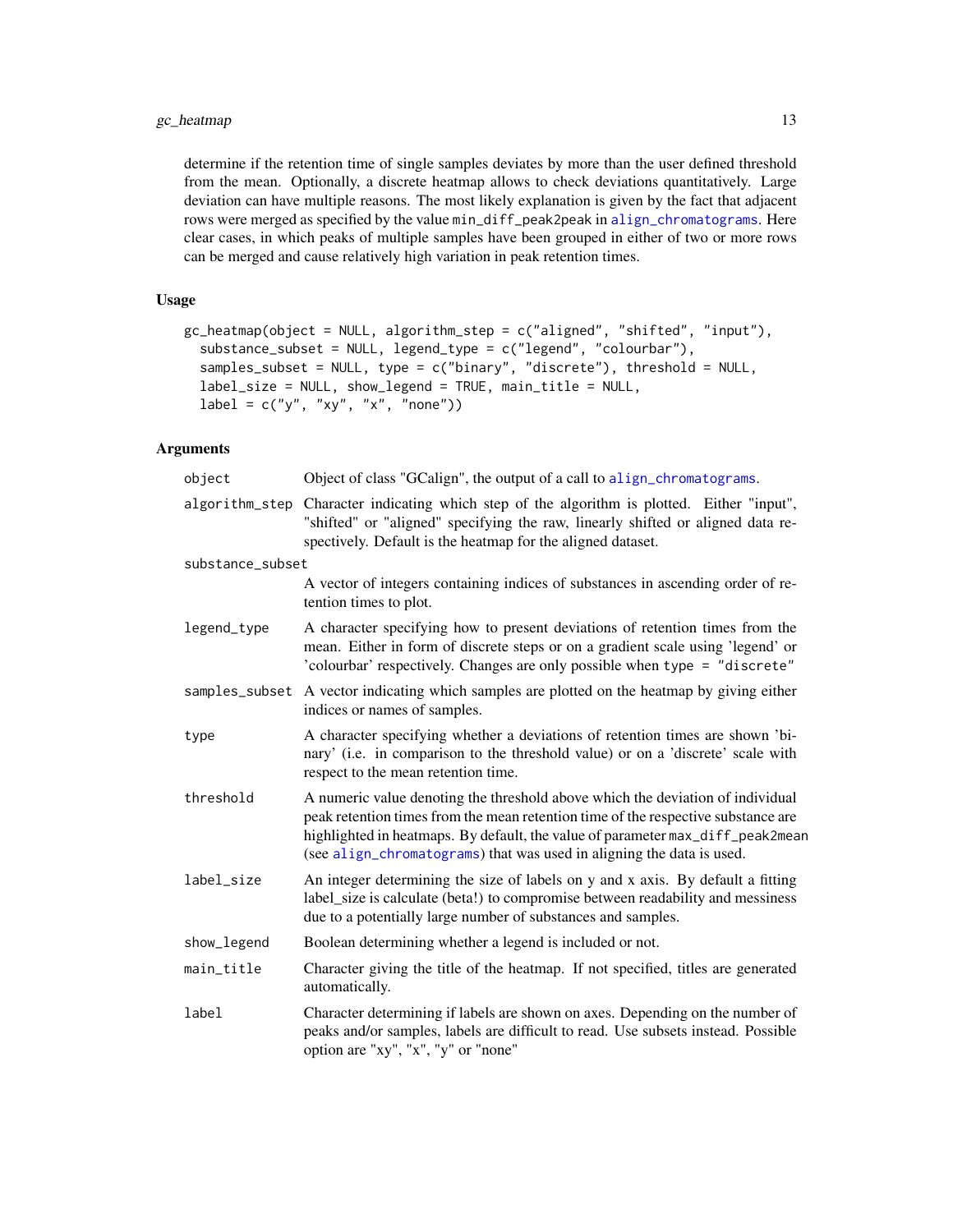#### Value

object of class "ggplot"

## Author(s)

Martin Stoffel (martin.adam.stoffel@gmail.com) & Meinolf Ottensmann (meinolf.ottensmann@web.de)

#### Examples

```
## aligned gc-dataset
data("aligned_peak_data")
## Default settings: The final output is plotted
gc_heatmap(aligned_peak_data, algorithm_step = "aligned")
## Plot the input data
gc_heatmap(aligned_peak_data,algorithm_step = "input")
## Plot a subset of the first 50 scored substances
gc_heatmap(aligned_peak_data,algorithm_step="aligned",substance_subset = 1:50)
## Plot specific samples, apply a stricter threshold
gc_heatmap(aligned_peak_data,samples_subset = c("M2","P7","M13","P13"),threshold = 0.02)
```
<span id="page-13-1"></span>linear\_transformation *Full Alignment of Peak Lists by linear retention time correction.*

#### Description

Shifts all peaks within samples to maximise the similarity to a reference sample. For optimal results, a sufficient number of shared peaks are required to find a optimal solution. A reference needs to be specified, for instance using [choose\\_optimal\\_reference](#page-7-1). Linear shifts are evaluated within a user-defined window in discrete steps. The highest similarity score defines the shift that will be applied. If more than a single shift step yields to the same similarity score, the smallest absolute value wins in order to avoid overcompensation. The functions is envoked internally by [align\\_chromatograms](#page-2-1).

#### Usage

```
linear_transformation(gc_peak_list, reference, max_linear_shift = 0.05,
  step_size = 0.01, rt_col_name, Logbook = NULL)
```
#### Arguments

gc\_peak\_list List of data.frames. Each data.frame contains GC-data (e.g. retention time, peak area, peak height) of one sample. Variables are stored in columns. Rows represent distinct peaks. Retention time is a required variable.

<span id="page-13-0"></span>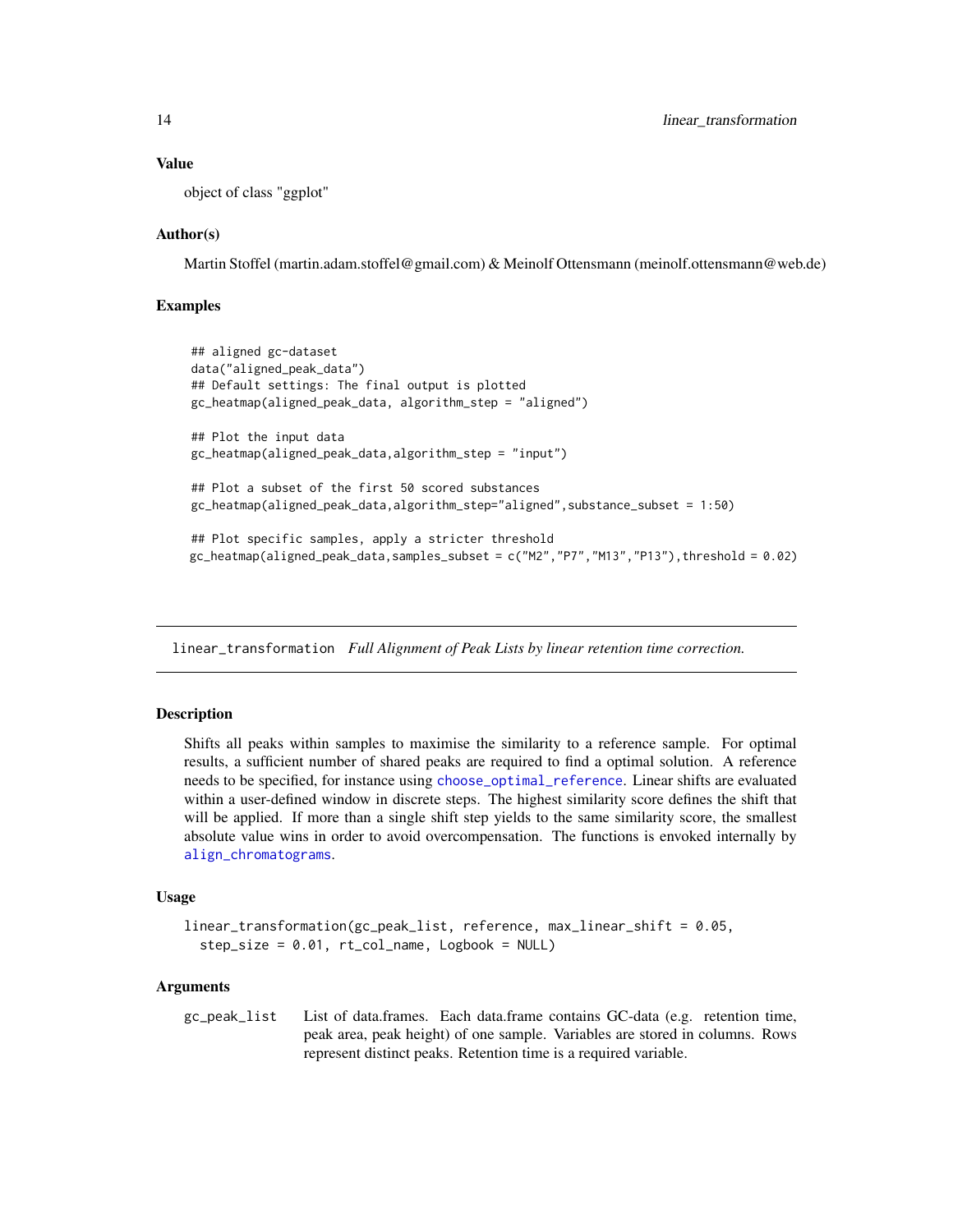| reference        | A character giving the name of a sample included in the dataset. All samples are<br>aligned to the reference.                                                                                                                                                                                 |
|------------------|-----------------------------------------------------------------------------------------------------------------------------------------------------------------------------------------------------------------------------------------------------------------------------------------------|
| max_linear_shift |                                                                                                                                                                                                                                                                                               |
|                  | Numeric value giving the window size considered in the full alignment. Usually,<br>the amplitude of linear drift is small in typical GC-FID datasets. Therefore, the<br>default value of 0.05 minutes is adequate for most datasets. Increase this value<br>if the drift amplitude is larger. |
| step_size        | Integer giving the step size in which linear shifts are evaluated between max_linear_shift<br>and-max_linear_shift.                                                                                                                                                                           |
| rt_col_name      | A character giving the name of the column containing the retention times. The<br>decimal separator needs to be a point.                                                                                                                                                                       |
| Logbook          | A list. If present, a summary of the applied linear shifts in full alignments of<br>peak lists is appended to the list. If not specified, a list will be created automati-<br>cally.                                                                                                          |

#### Details

A similarity score is calculated as the sum of deviations in retention times between all reference peaks and the closest peak in the sample. The principle idea is that the appropriate linear transformation will reduce the deviation in retention time between homologous peaks, whereas all other peaks should deviate randomly. Among all considered shifts, the minimum deviation score is selected for subsequent full alignment by shifting all peaks of the sample by the same value.

## Value

A list containing two items.

chroma\_aligned List containing the transformed data

Logbook Logbook, record of the applied shifts

#### Author(s)

Martin Stoffel (martin.adam.stoffel@gmail.com) & Meinolf Ottensmann (meinolf.ottensmann@web.de)

```
dat <- peak_data[1:10]
dat <- lapply(dat, function(x) x[1:50,])
x <- linear_transformation(gc_peak_list = dat, reference = "C2", rt_col_name = "time")
```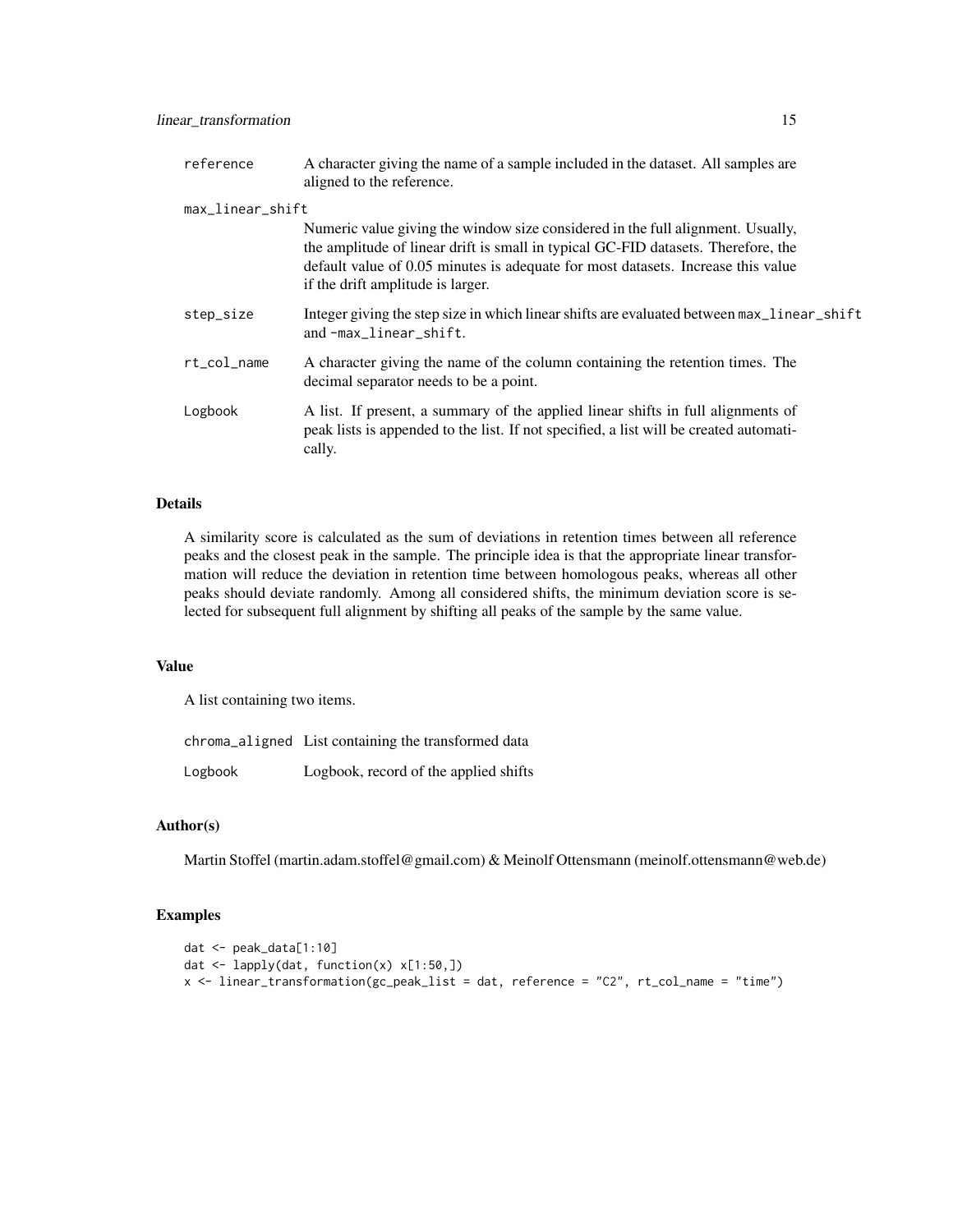<span id="page-15-0"></span>merge\_redundant\_rows *Merge redundant rows*

#### Description

Sometimes, redundant rows (i.e. groups of resembling a homologous peak) remain in an aligned dataset. This is the case when two or more adjacent rows exhibit a difference in the mean retention time that is greater than min\_diff\_peak2peak, the parameter that determines a threshold below that redundancy is checked within [align\\_chromatograms](#page-2-1). Therefore, this function allows to raise the threshold for a post processing step that groups the homologous peaks together without the need of repeating a potentially time-consuming alignment with adjusted parameters.

#### Usage

```
merge_redundant_rows(data, min_diff_peak2peak = NULL)
```
#### Arguments

data An object of class "GCalign". See [align\\_chromatograms](#page-2-1) for details.

min\_diff\_peak2peak

A numerical giving a threshold in minutes below which rows of similar retention time are checked for redundancy.

#### Details

Based on the value of parameter threshold, possibly redundant rows are identified by comparing mean retention times. Next, rows are checked for redundancy. When one or more samples contain peaks in a pair of compared rows, no redundancy is existent and the pair is skipped.

#### Value

a list of two items

| GCalign   | input data with updated input to gc_heatmap          |
|-----------|------------------------------------------------------|
| peak_list | a list of data frames containing the updated dataset |

#### Author(s)

Meinolf Ottensmann (meinolf.ottensmann@web.de) & Martin Stoffel (martin.adam.stoffel@gmail.com)

```
## Load example dataset
data("peak_data")
## Subset for faster processing
peak_data <- peak_data[1:3]
peak_data <- lapply(peak_data, function(x) x[1:50,])
## align data whith strict parameters
```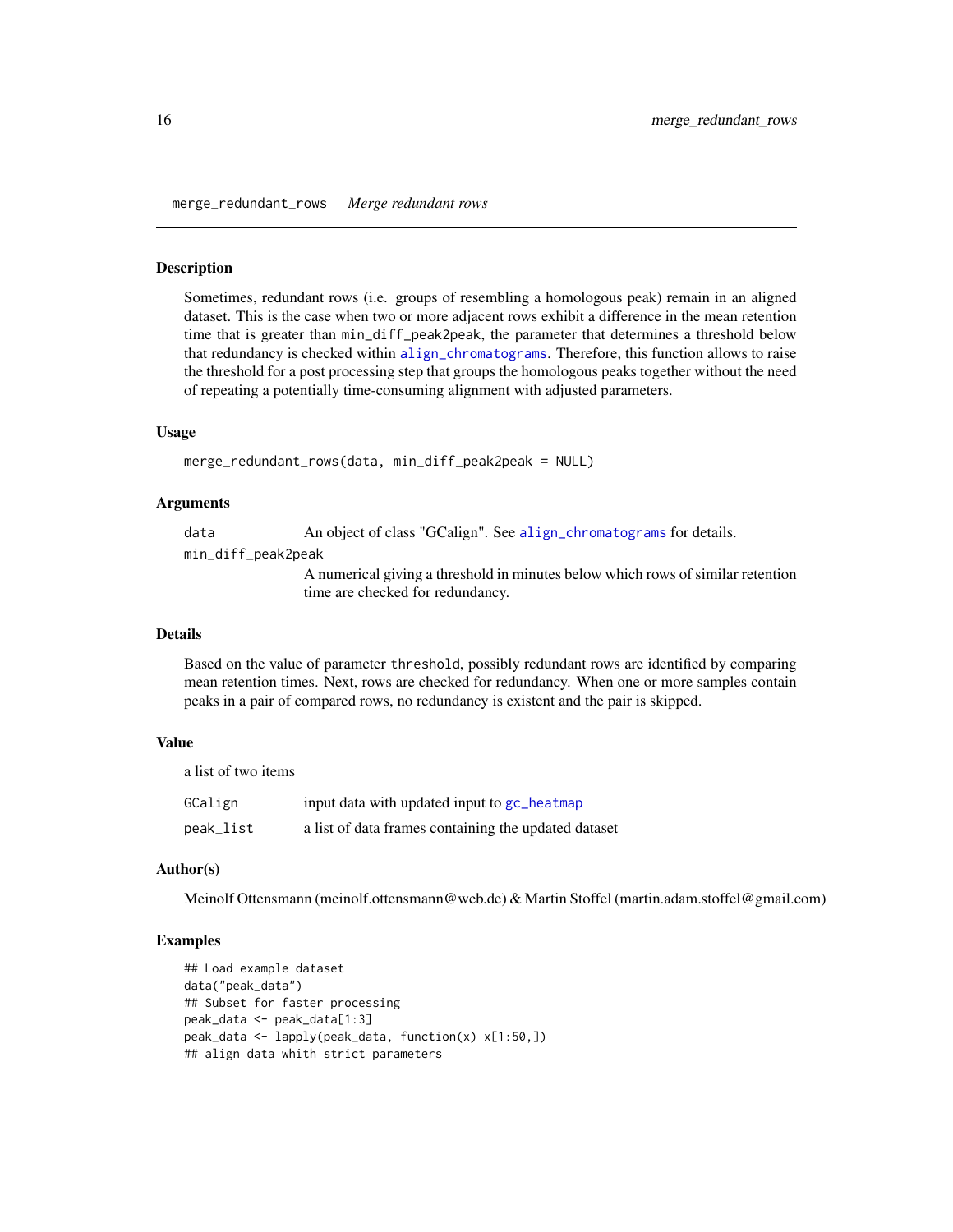```
out <- align_chromatograms(peak_data, rt_col_name = "time",
max_diff_peak2mean = 0.01, min_diff_peak2peak = 0.02)
## relax threshold to merge redundant rows
out2 <- merge_redundant_rows(data = out, min_diff_peak2peak = 0.05)
```
#### <span id="page-16-1"></span>norm\_peaks *Normalisation of peak abundancies*

#### Description

Calculates the relative abundance of a peak by normalising an intensity measure with regard to the cumulative abundance of all peaks that are present within an individual sample. The desired measure of peak abundance needs to be included in a column of the input dataset aligned with [align\\_chromatograms](#page-2-1).

#### Usage

```
norm_peaks(data, conc_col_name = NULL, rt_col_name = NULL,
 out = c("data.frame", "list"))
```
#### Arguments

| data          | Object of class GCalign created with a lign_chromatograms or a list of data<br>frames that contain peak list of individual samples.       |
|---------------|-------------------------------------------------------------------------------------------------------------------------------------------|
| conc_col_name | Character giving the name of a column in data containing a variable describing<br>the abundance of peaks (e.g. peak area or peak height). |
| rt col name   | A character giving the name of the column containing the retention times. The<br>decimal separator needs to be a point.                   |
| out           | character defining the format of the returned data. Either "List" or "data.frame".                                                        |

#### Value

Depending on out either a list of data frame or a single data frame were rows represent samples and columns relative peak abundances. Abundances are given as percentages.

@author Martin Stoffel (martin.adam.stoffel@gmail.com) & Meinolf Ottensmann (meinolf.ottensmann@web.de)

```
## aligned gc-dataset
data("aligned_peak_data")
## returns normalised peak area
norm_peaks(data = aligned_peak_data, conc_col_name = "area", rt_col_name = "time")
```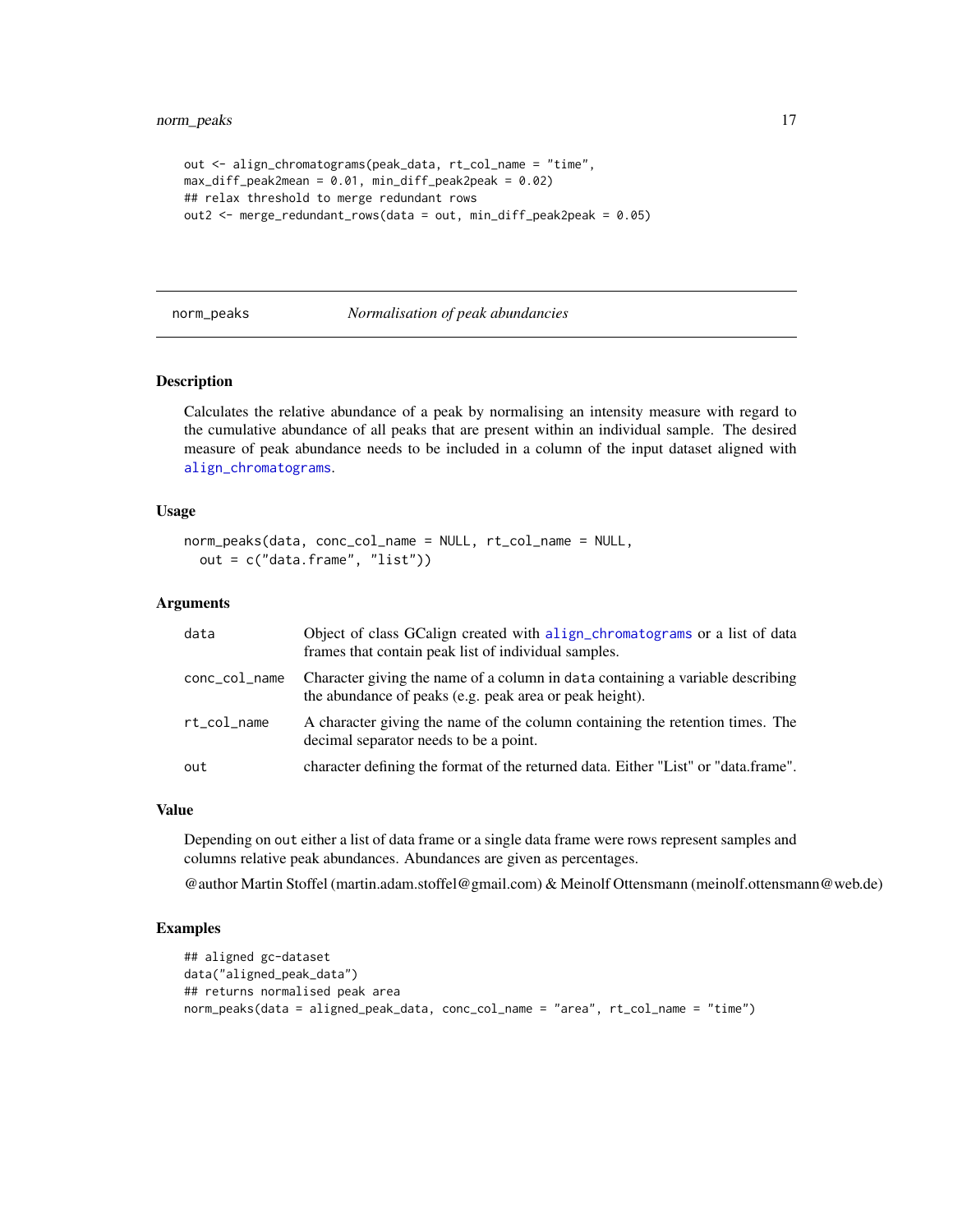<span id="page-17-1"></span><span id="page-17-0"></span>peak\_data *Gas-chromatography data for Antarctic Fur Seals (*Arctocephalus gazella*)*

#### Description

This is an example of a typical gas-chromatography output file, listing a number of peaks with their respective retention times and abundance measures. Peaks were detected using Xcalibur 2.0.5 (Thermo Fisher Scientific). The data consists of 41 mother-pup pairs of two different colonies from Bird Island, South Georgia. In addition two blanks (i.e. negative controls) are included.

## Format

A list of data.frame's. Each data.frame contains gas-chromatography peak data of a single sample. The variables within each data.frame are: "time" (peak retention time) and "area" (integral of the peak curve). Each list element i.e. each data.frameis named with the unique sample ID.

#### Source

http://www.pnas.org/content/suppl/2015/08/05/1506076112.DCSupplemental/pnas.1506076112.sd02.xlsx

#### References

Stoffel, M.A.; Caspers, B.A.; Forcada, J.; Giannakara, A.; Baier, M.; Eberhart-Phillips, L.; Mueller, C.; Hoffman, J.I. (2015): Chemical fingerprints encode mother-offspring similarity, colony membership, relatedness, and genetic quality in fur seals. In: Proceedings of the National Academy of Sciences of the United States of America 112 (36), S. E5005-12. DOI: 10.1073/pnas.1506076112.

peak\_factors *Grouping factors corresponding to gas-chromatography data of Antarctic Fur Seals (*Arctocephalus gazella*)*

#### Description

List of factors corresponding to samples in [peak\\_data](#page-17-1)

#### Format

A data frame where columns represent factors, rows are samples.

### Source

http://www.pnas.org/content/suppl/2015/08/05/1506076112.DCSupplemental/pnas.1506076112.sd02.xlsx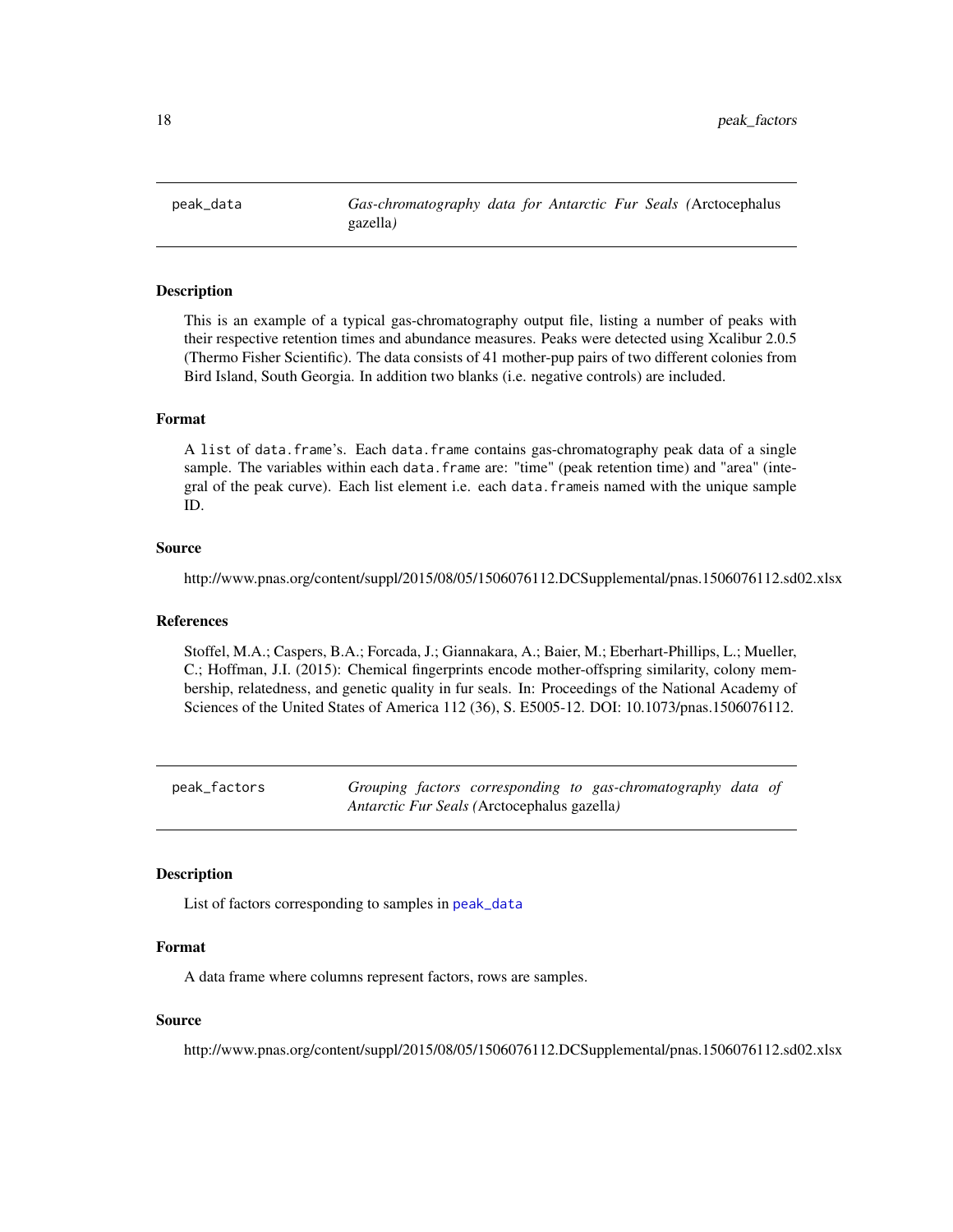## <span id="page-18-0"></span>peak\_interspace 19

#### References

Stoffel, M.A.; Caspers, B.A.; Forcada, J.; Giannakara, A.; Baier, M.; Eberhart-Phillips, L.; Mueller, C.; Hoffman, J.I. (2015): Chemical fingerprints encode mother-offspring similarity, colony membership, relatedness, and genetic quality in fur seals. In: Proceedings of the National Academy of Sciences of the United States of America 112 (36), S. E5005-12. DOI: 10.1073/pnas.1506076112.

<span id="page-18-1"></span>peak\_interspace *Estimate the observed space between peaks within chromatograms*

#### Description

The parameter min\_diff\_peak2peak is a major determinant in the alignment of a dataset with [align\\_chromatograms](#page-2-1). This function helps to infer a suitable value based on the input data. The underlying assumption here is that distinct peaks within a separated by a larger gap than homologous peaks across samples. Tightly spaced peaks within a sample will appear on the left side of the plotted distribution and can indicate the presence of split peaks in the data.

#### Usage

```
peak_interspace(data, rt_col_name = NULL, sep = "\t", quantiles = NULL,
  quantile_range = c(0, 1), by_sample = FALSE)
```
#### Arguments

| data        | Dataset containing peaks that need to be aligned and matched. For every peak<br>a arbitrary number of numerical variables can be included (e.g. peak height,<br>peak area) in addition to the mandatory retention time. The standard format<br>is a tab-delimited text file according to the following layout: (1) The first row<br>contains sample names, the (2) second row column names of the corresponding<br>peak lists. Starting with the third row, peak lists are included for every sample<br>that needs to be incorporated in the dataset. Here, a peak list contains data for in-<br>dividual peaks in rows, whereas columns specify variables in the order given in<br>the second row of the text file. Peak lists of individual samples are concatenated<br>horizontally and need to be of the same width (i.e. the same number of columns<br>in consistent order). Alternatively, the input may be a list of data frames. Each<br>data frame contains the peak data for a single individual. Variables (i.e.columns)<br>are named consistently across data frames. The names of elements in the list are<br>used as sample identifiers. Cells may be filled with numeric or integer values but<br>no factors or characters are allowed. NA and 0 may be used to indicate empty<br>rows. |
|-------------|--------------------------------------------------------------------------------------------------------------------------------------------------------------------------------------------------------------------------------------------------------------------------------------------------------------------------------------------------------------------------------------------------------------------------------------------------------------------------------------------------------------------------------------------------------------------------------------------------------------------------------------------------------------------------------------------------------------------------------------------------------------------------------------------------------------------------------------------------------------------------------------------------------------------------------------------------------------------------------------------------------------------------------------------------------------------------------------------------------------------------------------------------------------------------------------------------------------------------------------------------------------------------------------------------------|
| rt_col_name | A character giving the name of the column containing the retention times. The<br>decimal separator needs to be a point.                                                                                                                                                                                                                                                                                                                                                                                                                                                                                                                                                                                                                                                                                                                                                                                                                                                                                                                                                                                                                                                                                                                                                                                |
| sep         | The field separator character. The default is tab separated (sep = $\forall t$ ). See<br>the "sep" argument in read. table for details.                                                                                                                                                                                                                                                                                                                                                                                                                                                                                                                                                                                                                                                                                                                                                                                                                                                                                                                                                                                                                                                                                                                                                                |
| quantiles   | A numeric vector. Specified quantiles are calculated from the distribution.                                                                                                                                                                                                                                                                                                                                                                                                                                                                                                                                                                                                                                                                                                                                                                                                                                                                                                                                                                                                                                                                                                                                                                                                                            |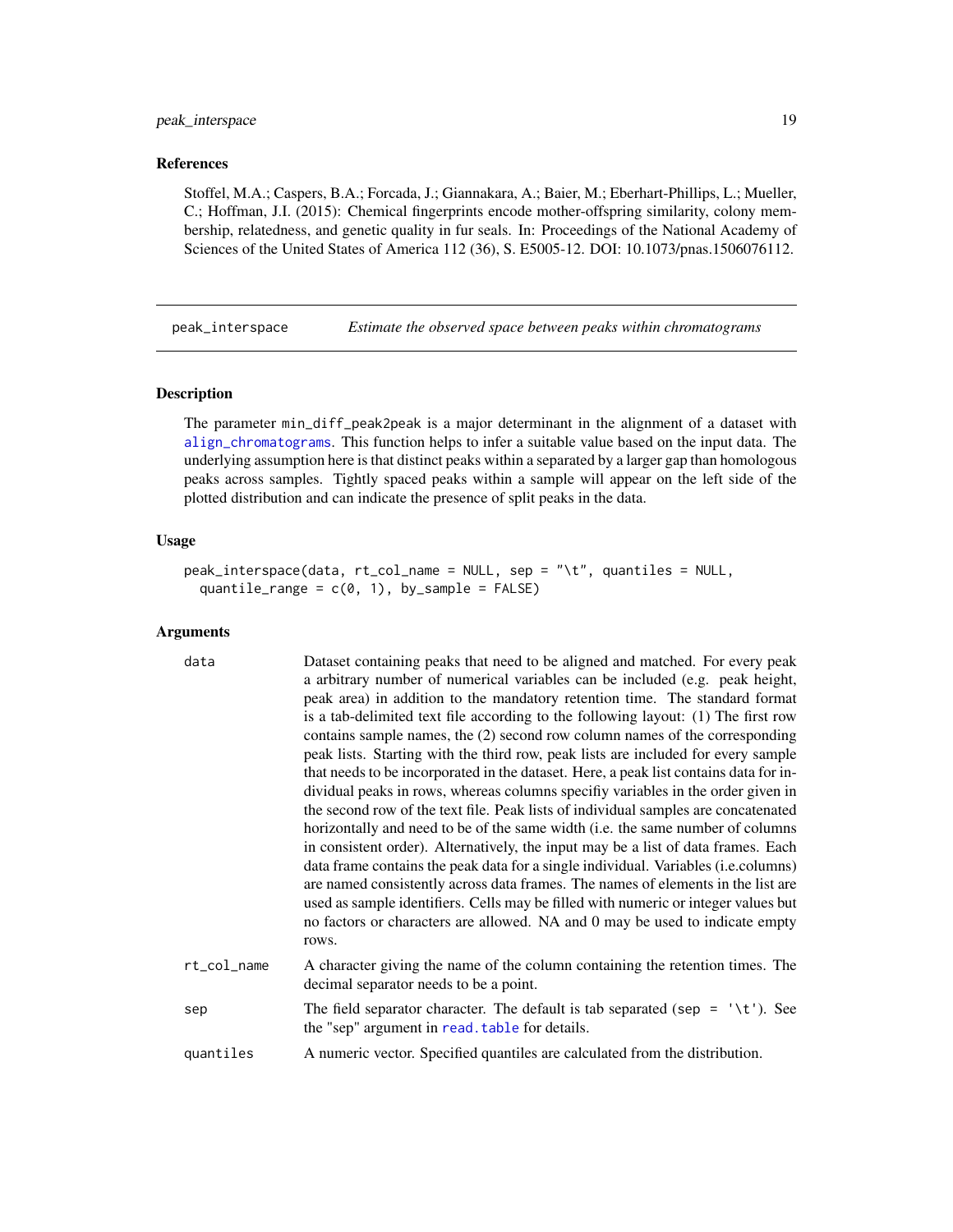<span id="page-19-0"></span>

|           | quantile_range A numeric vector of length two that allows to subset an arbitrary interquartile                                                                                                                                                                                                                                |
|-----------|-------------------------------------------------------------------------------------------------------------------------------------------------------------------------------------------------------------------------------------------------------------------------------------------------------------------------------|
|           | range.                                                                                                                                                                                                                                                                                                                        |
| bv_sample | A logical that allows to calculate peak interspaces individually for each sample.<br>By default all samples are combined to give the global distribution of next-peak<br>differences in retention times. When by_sample = TRUE, a series of plots (one<br>for each sample) is created and a keystroke is required to proceed. |

## Value

List containing summary statistics of the peak interspace distribution

#### Author(s)

Martin Stoffel (martin.adam.stoffel@gmail.com) & Meinolf Ottensmann (meinolf.ottensmann@web.de)

#### Examples

```
## plotting with defaults
peak_interspace(data = peak_data, rt_col_name = "time")
## plotting up to the 0.95 quantile
peak_interspace(data = peak_data,rt_col_name = "time",quantile_range = c(0,0.95))
## return the 0.1 quantile
peak_interspace(data = peak_data,rt_col_name = "time", quantiles = 0.1)
```
plot.GCalign *Plot diagnostics for an GCalign Object*

#### Description

Visualises the aligned data based on four diagnostic plots. One plot shows the distribution of peak numbers per sample in the raw data and after alignment. A second plot gives the distribution of linear shifts that were applied in order to conduct a full alignment of samples with respect to reference. A third sample gives a distribution of the variation in retention times of homologous peaks. The fourth plot shows a frequency distribution of peaks shared among samples.

## Usage

```
## S3 method for class 'GCalign'
plot(x, which_plot = c("all", "shifts", "variation",
  "peak_numbers", "peaks_shared"), ...)
```
#### Arguments

| X          | Object of class GCalign, created with align_chromatograms                                                                                             |
|------------|-------------------------------------------------------------------------------------------------------------------------------------------------------|
| which_plot | A character defining which plot is created. Options are "shifts", "variation",<br>"peak_numbers" and "peaks_shared". By default all four are created. |
| $\cdot$    | Optional arguments passed on to methods. See plot, hist and barplot. Note<br>that optional arguments are not passed on when plotting all figures.     |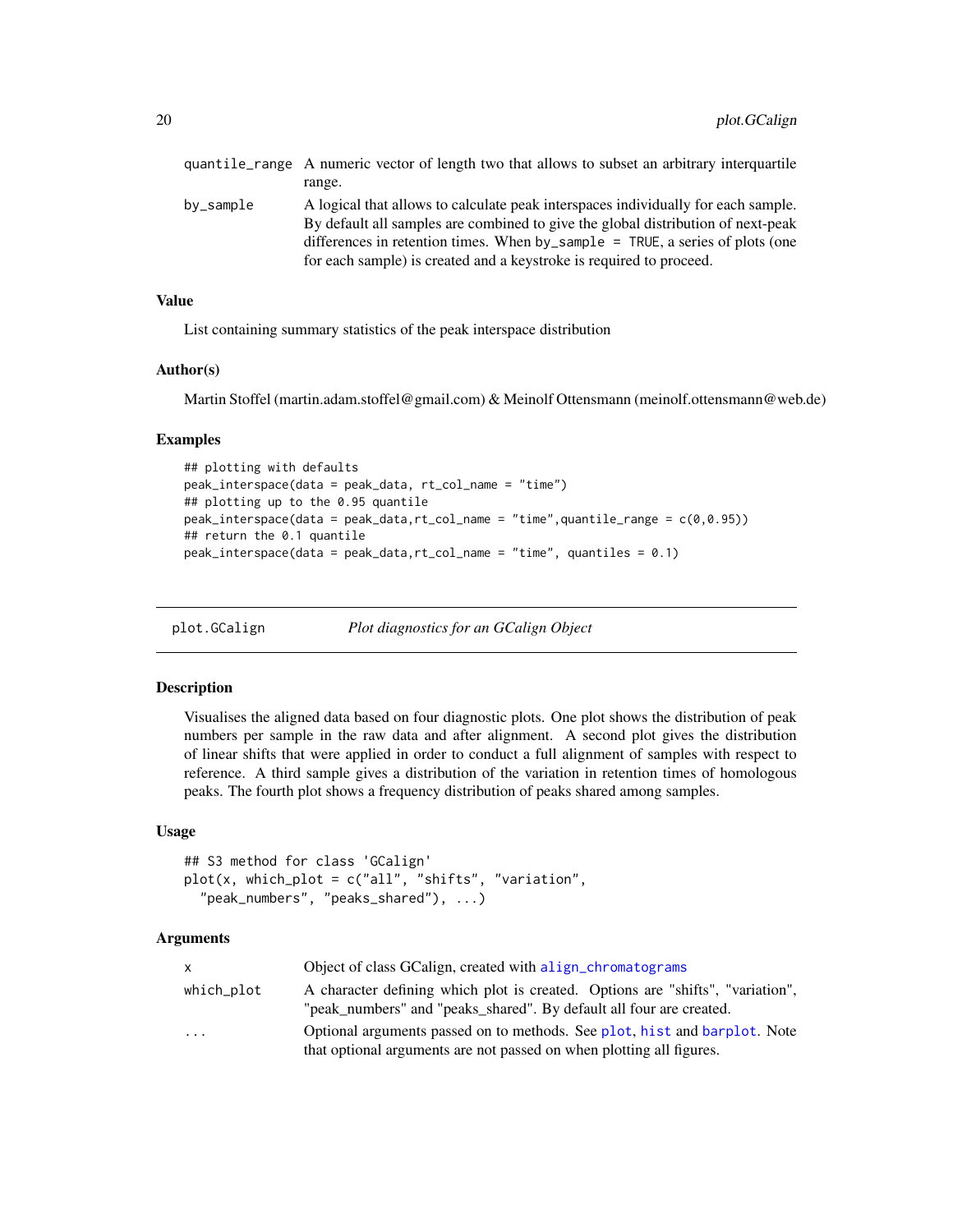## <span id="page-20-0"></span>print.GCalign 21

## Value

Depending on the selected plot a data frame containing the data source of the respective plot is returned. If all plots are created, no output will be returned.

#### Author(s)

Martin Stoffel (martin.adam.stoffel@gmail.com) & Meinolf Ottensmann (meinolf.ottensmann@web.de)

## Examples

```
## GCalign object
data("aligned_peak_data")
## All plots are shown by default
plot(aligned_peak_data)
## Distribution of peak numbers
plot(aligned_peak_data, which_plot = "peak_numbers")
## variation of retention times
plot(aligned_peak_data, which_plot = "variation")
```
<span id="page-20-1"></span>print.GCalign *Summarising Peak Alignments with GCalignR*

#### Description

print method for class "GCalign"

#### Usage

```
## S3 method for class 'GCalign'
print(x, write_test_file = FALSE, ...)
```
#### Arguments

|                         | Object of class GCalign, created with align_chromatograms            |
|-------------------------|----------------------------------------------------------------------|
| write text file         |                                                                      |
|                         | A boolean allowing to write a text file.                             |
| $\cdot$ $\cdot$ $\cdot$ | Optional arguments passed on to methods are currently not supported. |

## Author(s)

Martin Stoffel (martin.adam.stoffel@gmail.com) & Meinolf Ottensmann (meinolf.ottensmann@web.de)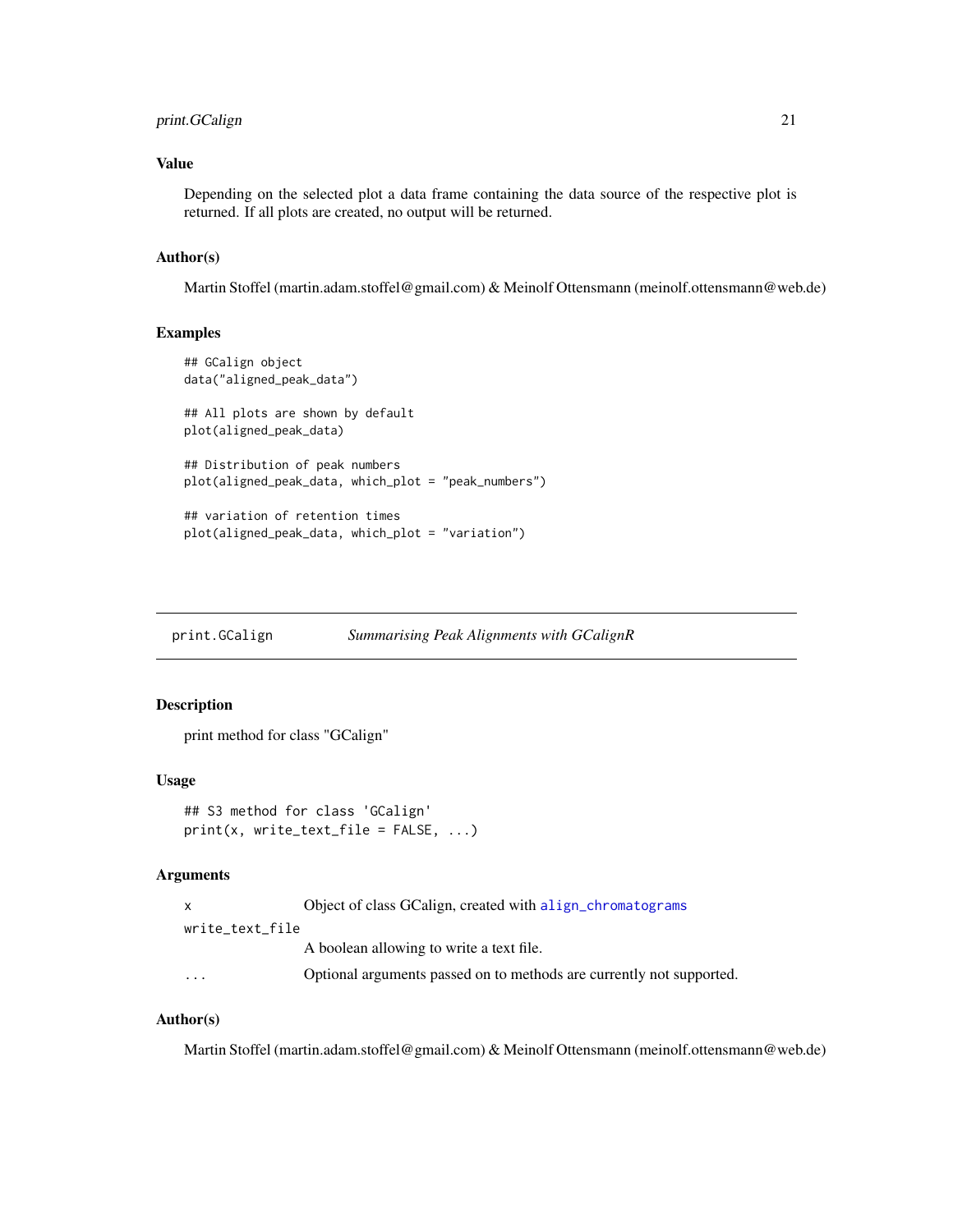## Examples

```
## GCalign object
data("aligned_peak_data")
## print summary
print(aligned_peak_data)
```
<span id="page-21-1"></span>read\_peak\_list *Read content of a text file and convert it to a list*

## Description

Reads the content of text file that is formatted as described in [align\\_chromatograms](#page-2-1) and converts it to a list.

## Usage

read\_peak\_list(data, sep = "\t", rt\_col\_name)

## Arguments

| data        | A text file containing a peak list. See align_chromatograms for details.                                                                |
|-------------|-----------------------------------------------------------------------------------------------------------------------------------------|
| sep         | The field separator character. The default is tab separated (sep = $\forall t$ ). See<br>the "sep" argument in read, table for details. |
| rt_col_name | A character giving the name of the column containing the retention times. The<br>decimal separator needs to be a point.                 |

## Value

A list of data frames containing peak data for every sample of data.

## Author(s)

Meinolf Ottensmann (meinolf.ottensmann@web.de) & Martin Stoffel (martin.adam.stoffel@gmail.com)

```
path <- system.file("extdata", "simulated_peak_data.txt", package = "GCalignR")
x \le read_peak_list(data = path, rt_{col\_name} = "rt")
```
<span id="page-21-0"></span>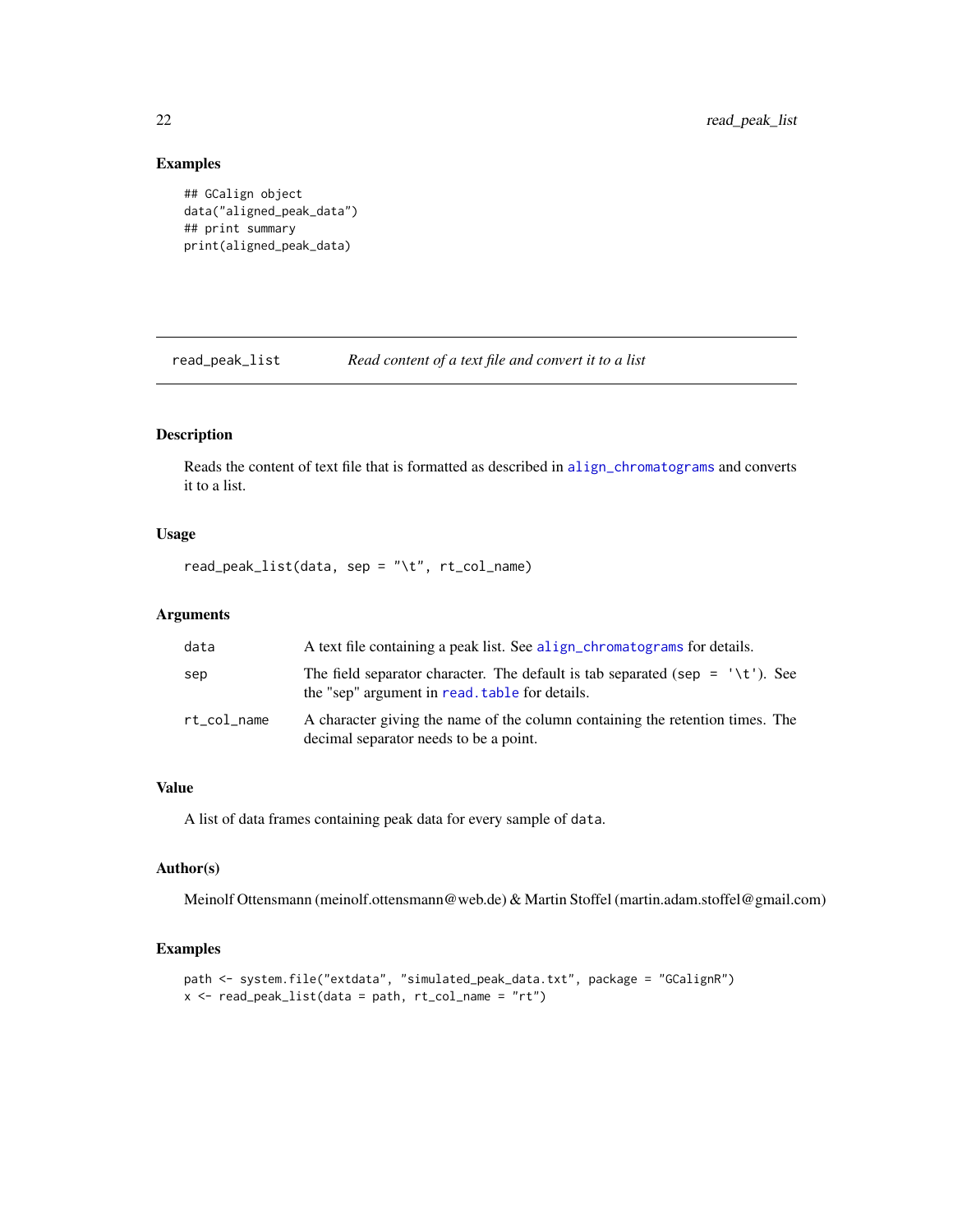<span id="page-22-1"></span><span id="page-22-0"></span>

## Description

Removes peaks that are present in blanks (i.e. negative control samples) to eliminate contaminations in the aligned data. Afterwards, blanks are deleted itself. This function is only applicable when blanks were not discarded during a previous alignment using [align\\_chromatograms](#page-2-1).

#### Usage

remove\_blanks(data, blanks)

#### Arguments

| data   | An object of class "GCalign". See align_chromatograms for details. Alterna-<br>tively, a list of data frames. Whereby each data frame contains the peak list for<br>an individual sample.                                              |
|--------|----------------------------------------------------------------------------------------------------------------------------------------------------------------------------------------------------------------------------------------|
| blanks | Character vector of names of negative controls. Substances found in any of the<br>blanks will be removed from the aligned dataset, before the blanks are deleted<br>from the aligned data as well. This is an optional filtering step. |

## Value

a list of data frames for each individual.

#### Author(s)

Meinolf Ottensmann (meinolf.ottensmann@web.de) & Martin Stoffel (martin.adam.stoffel@gmail.com)

```
data("peak_data")
## subset for faster processing
data <- lapply(peak_data[1:5], function(x) x[20:35,])
x <- align_chromatograms(data, rt_col_name = "time")
out <- remove_blanks(data = x, blanks = c("C2","C3"))
## number of deleted peaks
nrow(x[["aligned_list"]][["M2"]]) - nrow(out[["M2"]])
```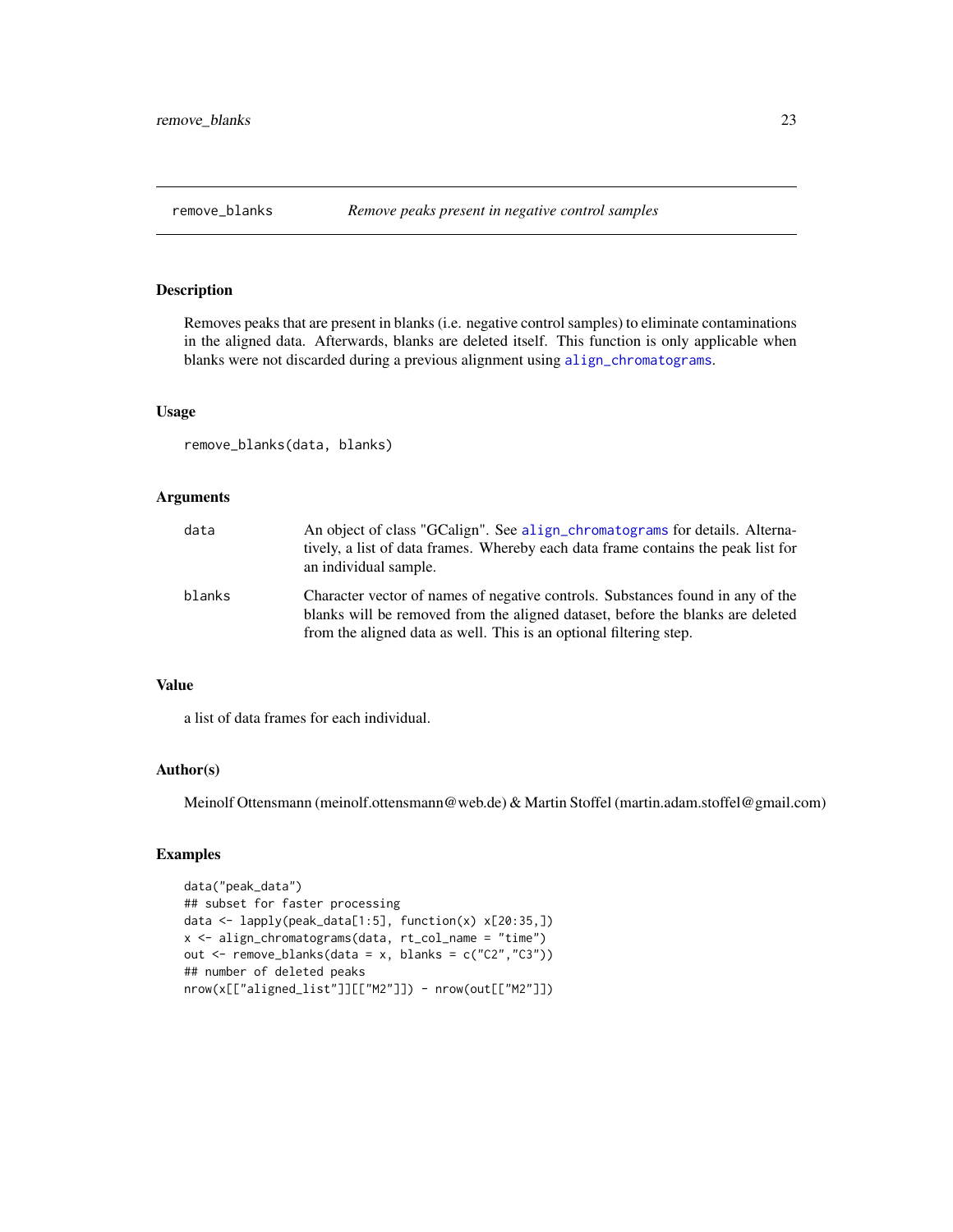<span id="page-23-1"></span><span id="page-23-0"></span>remove\_singletons *Remove singletons*

#### Description

Identifies and removes singletons (i.e. peaks that unique for one sample) from the aligned dataset.

#### Usage

```
remove_singletons(data)
```
#### Arguments

data An object of class "GCalign". See [align\\_chromatograms](#page-2-1) for details. Alternatively, a list of data frames. Whereby each data frame contains the peak list for an individual sample.

## Value

a list of data frames for each individual.

## Author(s)

Meinolf Ottensmann (meinolf.ottensmann@web.de) & Martin Stoffel (martin.adam.stoffel@gmail.com)

#### Examples

```
data("peak_data")
## subset for faster processing
data <- lapply(peak_data[1:5], function(x) x[20:35,])
x <- align_chromatograms(data, rt_col_name = "time")
out <- remove_singletons(data = x)
```
<span id="page-23-2"></span>simple\_chroma *Simulate simple chromatograms*

## Description

Creates chromatograms with user defined peaks for illustrative purposes. Linear drift is applied in sample order if more than one sample is created. See parameters of the function.

#### Usage

```
simple_chroma(peaks = c(10, 13, 25, 37, 50), N = 1, min = 0, max = 30,
 Names = NULL, sd = NULL)
```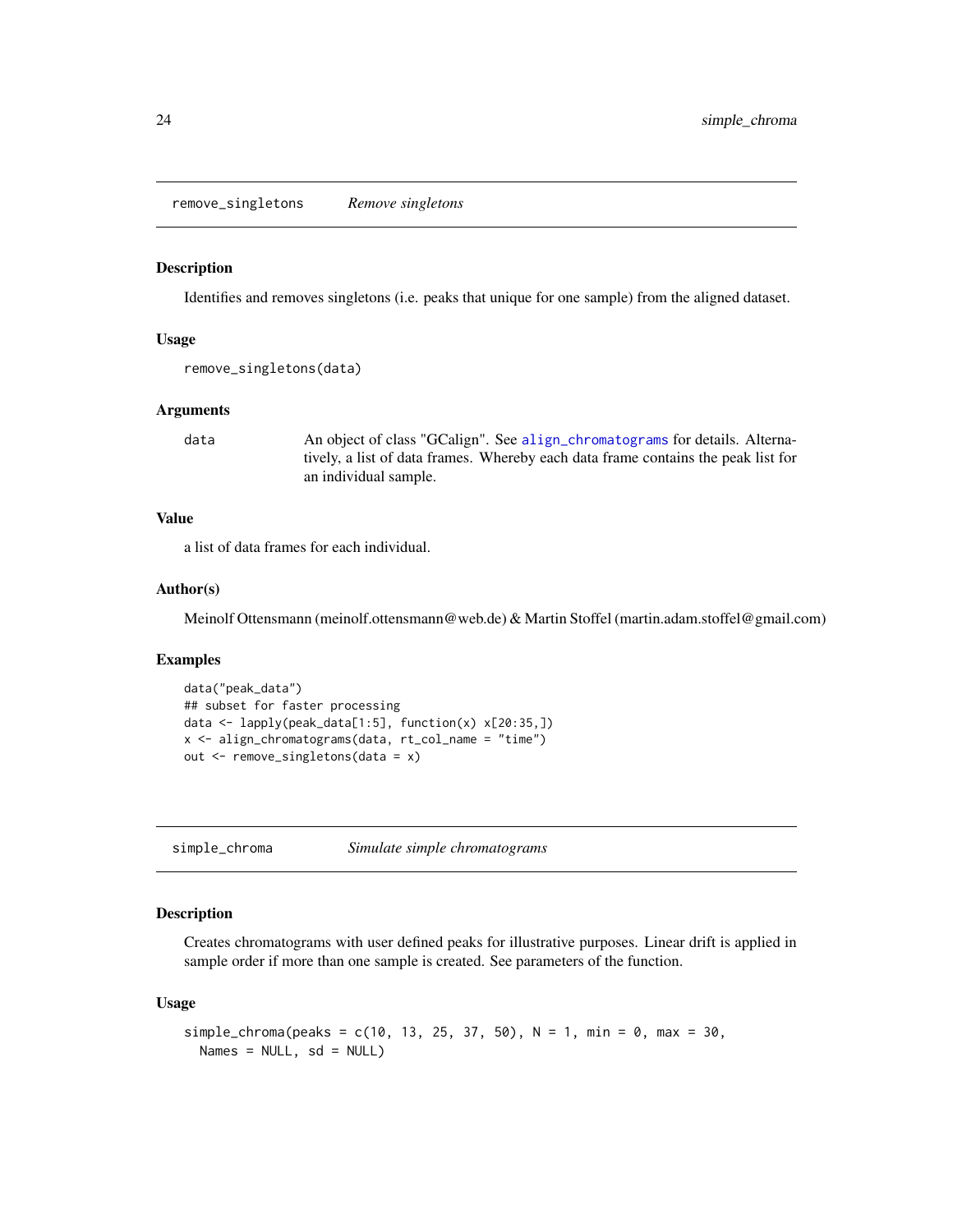## simple\_chroma 25

## Arguments

| peaks | A numeric vector giving the retention times on which gaussian distribution,<br>defining peaks, are centered. If more than one sample is generated $N > 1$ ,<br>peaks defines a population of peaks, from which samples are generated. |
|-------|---------------------------------------------------------------------------------------------------------------------------------------------------------------------------------------------------------------------------------------|
| N     | An integer giving the number of chromatograms to create. By default $N = 1$ .                                                                                                                                                         |
| min   | A numeric giving the minimum retention time.                                                                                                                                                                                          |
| max   | A numeric giving the maximum retention time.                                                                                                                                                                                          |
| Names | A character vector giving sample names. If not specified, names are generated<br>automatically.                                                                                                                                       |
| sd    | A numeric vector of the same length as peaks giving the standard deviation of<br>each peak. Only supported if $N = 1$ .                                                                                                               |

#### Value

A data frame containing x and y coordinates and corresponding sample names.

## Author(s)

Meinolf Ottensmann (meinolf.ottensmann@web.de) & Martin Stoffel (martin.adam.stoffel@gmail.com)

```
## create a chromatogram
x \le simple_chroma(peaks = c(5,10,15), N = 1, min = 0, max = 30, Names = "MyChroma")
## plot chromatogram
with(x, plot(x, y, xlab = "time", ylab = "intensity"))
```